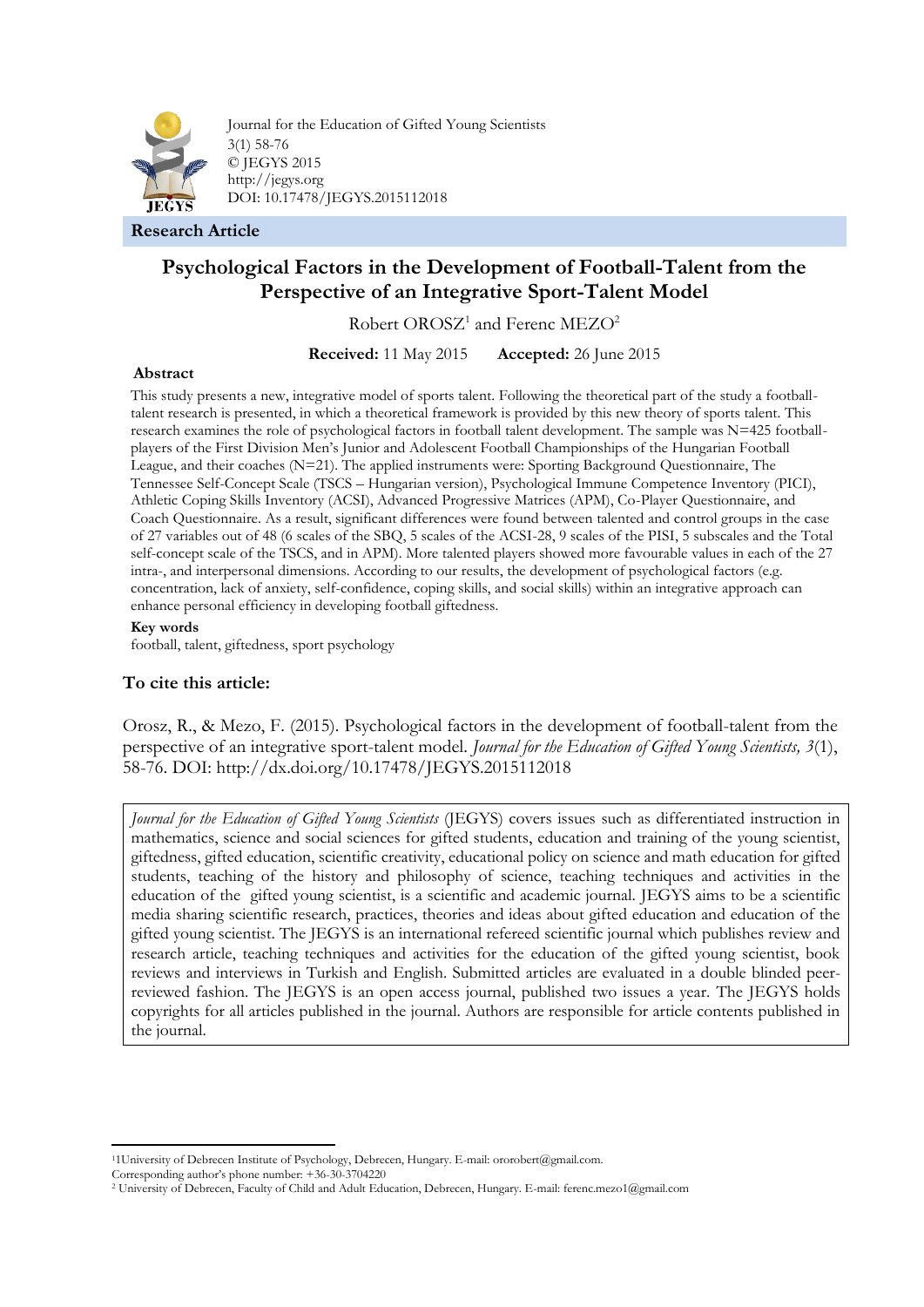### **INTRODUCTION**

Football is the most popular sport in the world. Besides its remarkable social and economic impacts it has also significant role in recreation, health promotion and community building, so the approach applied in footballtalent care is very important. A possible aim of football-talent development could be nurturing physically and mentally healthy and successful football players, who will be able to represent socially useful values. Talent psychology could give serious contribution to this kind of process. In this study the influence of psychological factors on the development of football-talent is examined. As theoretical framework of this research an integrative talent model is presented, which can contribute to the efficacy of football-talent care.

The applied talent conception or model has a basic influence on the research, as well as on talent identification and developmental work (Balogh & Tóth, 2001; Mező, 2008; Mönks & Mason, 1997, 2000). In the case of general talent theories we can observe a tendency of evolution in the direction of complexity and dynamic approach. Initially, general talent theories and models tried to identify one or more important intrapersonal factors, which lie behind the development of talent (Terman, 1925; Shiefele, 1953; Renzulli, 1986). In the talent model approach those models which already considered the role of the social environment essential in the development of talent represented a significant change (Mönks & Mason, 1997; Czeizel 2004). Later another important, new viewpoint appeared: more modern talent models emphasize the mutual effect the ingredients of talent have on each other, and their dynamics, and treats the development of talent as developmental process (Gagné, 2005; Ziegler, 2005). In this study a new, complex, and dynamic talent-model is introduced (Orosz, 2009). This integrative model provides the theoretical background of the present research concerning psychological factors in the development of football-talent.

#### **Tendency towards complexity in sports talent models**

Theorists usually define sports talent on the basis of sporting achievements and results. In most approaches explicitly or implicitly- sport talent appears as a prerequisite of success in sports, or as an indicator or predictor of sporting successes in the present/future. Early theories mainly focus on physical factors (Durand-Bush & Salmela, 2001; Regnier, Salmela & Russell, 1993). But, similar to the development of general talent models, sports talent approaches have become increasingly complex, too. For example:

The multidimensional nature of sports talent is emphasized in the Czechoslovak talent selection model of Havlicek, Komadel, Komarik & Simkova (Van Rossum–Gagné, 1994). According to these authors, the following factors influence the development of sports talent: a) stable non-compensated factors (e.g. height); b) stable compensated factors (e.g., speed); c) and non-stable compensated factors (e.g. motivation).

According to Gabler and Ruoff (Révész, 2008), we can consider someone as gifted in certain sports, if he/she has the kind of physical and psychological conditions in different life stages which can promote a higher level of future sporting achievement than would be the case randomly.

Harsányi (1992) considers sports talent to belong to individuals whose inherited (physical, psychological, anthropometric, motor and social) abilities (assuming proper development processes) can most likely ensure a high level of achievement in the future. He identifies several factors lying behind sports talent, and, in his opinion, the interaction of hereditary characteristics and environmental influences determine talent.

In Frenkl's interpretation (Frenkl, 2003), the person as a bio-psycho-social being participates in sporting activities. Achievements are determined by physical and mental attributes, qualities, and social factors.

Baker and Horton (2004) mention primary and secondary factors in defining talent. Primary factors can be categorized into genetic factors, training factors and psychological factors. According to their theory, these modules dominate in the development of sports talent. Secondary factors may have less effect, although their absence may hinder talent development. For example, secondary factors can be the family's sociocultural situation, or other background elements, such as the place of training, the orientation of direction, the tools available and the significance of the professionals involved.

The later sport-talent models emphasize more the psychological and social factors besides the outstanding physical aptitudes. Although the sports talent models above focus on sports, it is likely that different sports need different physical and psychological skills and factors. Because football is at the center of this study, at the next section some theories relating to football talent will be presented.

#### **Theories of Football Talent**

Reilly, Williams and Richardson (2003) did not find any consensus among experts' definitions of football talent. Professional clubs usually select talented players on the basis of the criteria of experienced coaches and observers of players, for example, the Ajax Amsterdam sorting scheme, known as 'TIPS'. In this system technique (T), intelligence (I), personality (P) and speed (S) appear as criteria of talent. These authors present similar, alternative lists of criteria, too. For instance, such lists are the 'TABS' (technique, attitude, balance, speed) or 'SUPS' (speed,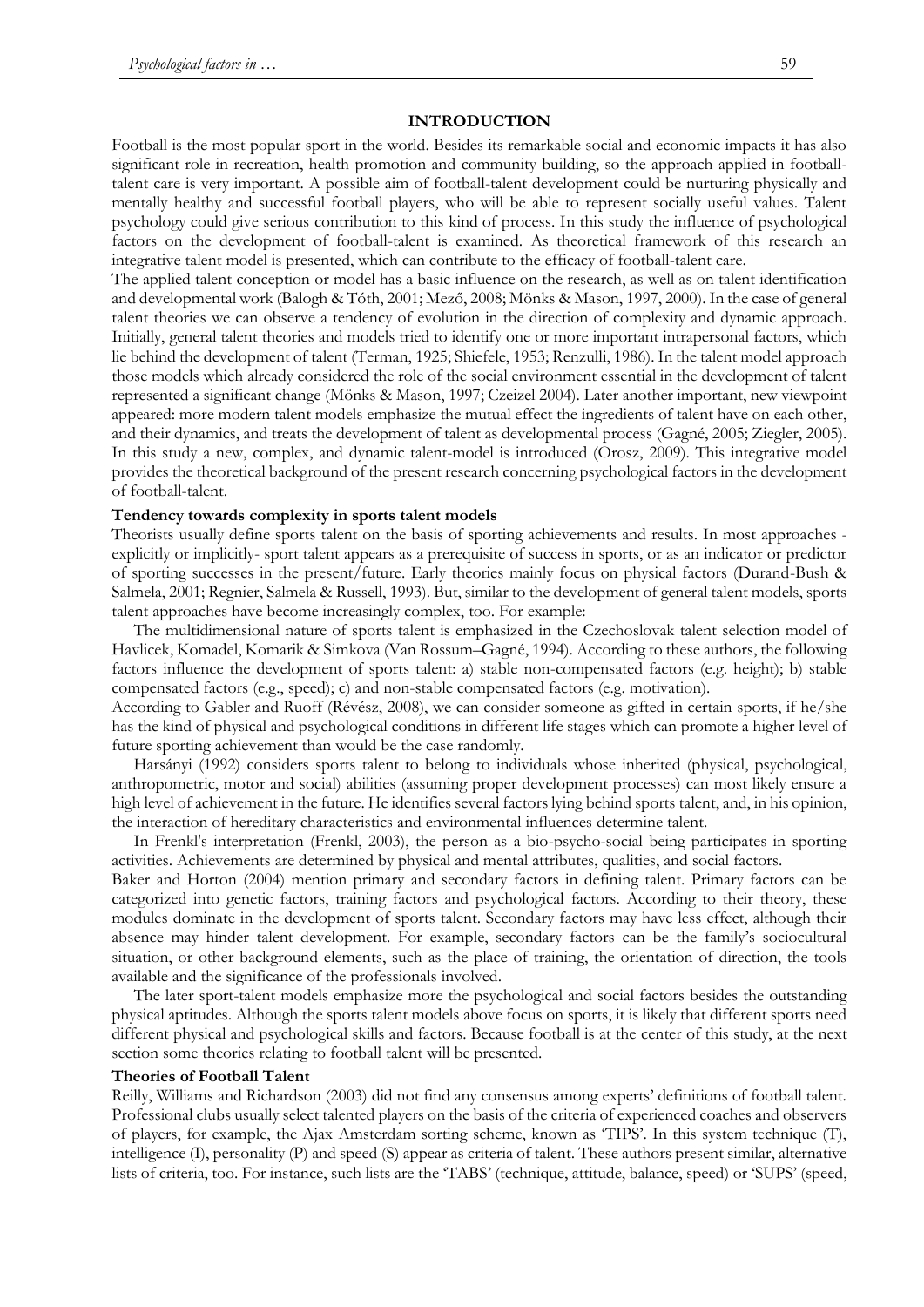understanding, personality, and skill). Reilly et al., (2003) reported that physical predictive factors, personality characteristics, and cognitive factors were important when they reviewed research into football talent identification. These studies of physical predictors emphasize that players' anthropometric characteristics (e.g., body proportions, body weight, body, and shape or limb circumference) show a significant correlation with performance. In connection with personal characteristics, Reilly et al., (2003) observed personality factors (such as motivation, self-confidence or treating anxiety) that play a significant role in sports achievements. Furthermore, they found that there are differences between inheritance and the determination of personal factors, and some features (e.g. ability to control anxiety) can be significant. They also suggest research into such cognitive factors as anticipation and decision making. In their opinion, two cognitive predictors of football talent are creativity and intelligence. In their study they also describe how the social environment plays a significant role in the unfolding of football talent. Parents, teachers, coaches, friends, and teammates have an impact on the athletes and their values, beliefs, emotions, attitudes and engagement. Finally, they emphasize the role of such cultural and social factors as social trends, popular and traditional cultural values, or socio-economic status.

A kind of implicit theory can be discovered on the basis of research into talent identification. Several researchers have already focused on finding methods of identifying talented football players, for example: According to Savelsbergh et al., (2010), differences in visual search and dislocative behaviour can be used as indicators for identifying talented junior (10-12 year-old) football players. Their subjects  $(N=20)$  were all players of the regional selection team of the Royal Dutch Football Association, or other professional clubs. Savelsbergh

et al., (2002) published a similar examination of soccer goalkeepers. The results of Gall et al., (2010) suggest that anthropometric and fitness assessments of elite youth soccer players can play a part in determining their chances of proceeding to higher achievement levels. The 161 players examined were grouped according to whether they achieved international or professional status or remained amateur. Measures were taken across three age categories (under 14, 15 and 16 years of age).

Miranda et al., (2013) studied the influence of a 10-week soccer training program for young players (N=13). They recommend that (in order to identify talent) soccer coaches should collect the following types of data about players: anthropometric data (e.g. body mass, body mass index, lean body mass), psychological data (e.g. total mood disturbance), technical skills and specific performance parameters (e.g. flexibility, slalom dribble and lob pass tests, 30- and 50-m time-trial performances, running intensity at the lactate minimum test and the anaerobic parameters of the Running Anaerobic Sprint Test).

Vaeyens et al., (2007) found that the decision process (in relation to a systematically increased number of players involved in realistic, filmed simulations, which depicted an offensive game situation) can be a good predictor in terms of talent identification. According to their results, more complex situations (e.g.: more players involved in the action) are more effective tools of talent identification. Their subjects were 13.0-15.8 years olds  $(N=87)$ .

In the theories of football talent presented above, also physical, psychological, social, socio-economical, and cultural factors appear. So based on all this, a complex approach is seen essential in football talent development. Therefore such a holistic model is suggested which considers the multifactorial nature of football-talent and pays attention to the dynamics of talent components.

### **A New, Integrated Model of Sports-Giftedness**

Orosz (2009) recommends a new multifactorial, dynamic model of sports talent to provide a theoretical background to procedures dealing with sports talent development. According to the integrative approach to talent, merit in sport is not a permanent characteristic, but rather a marker formed in the interaction of many dynamic components. The realization of giftedness is not only influenced by the presence or shortage of the key components, but the interaction of all these and the functioning of the whole system. As per the model, the fulfilment of sporting talent is influenced by personal, interpersonal and transpersonal factors. The integrative approach model examines these factors' dynamics (Figure 1).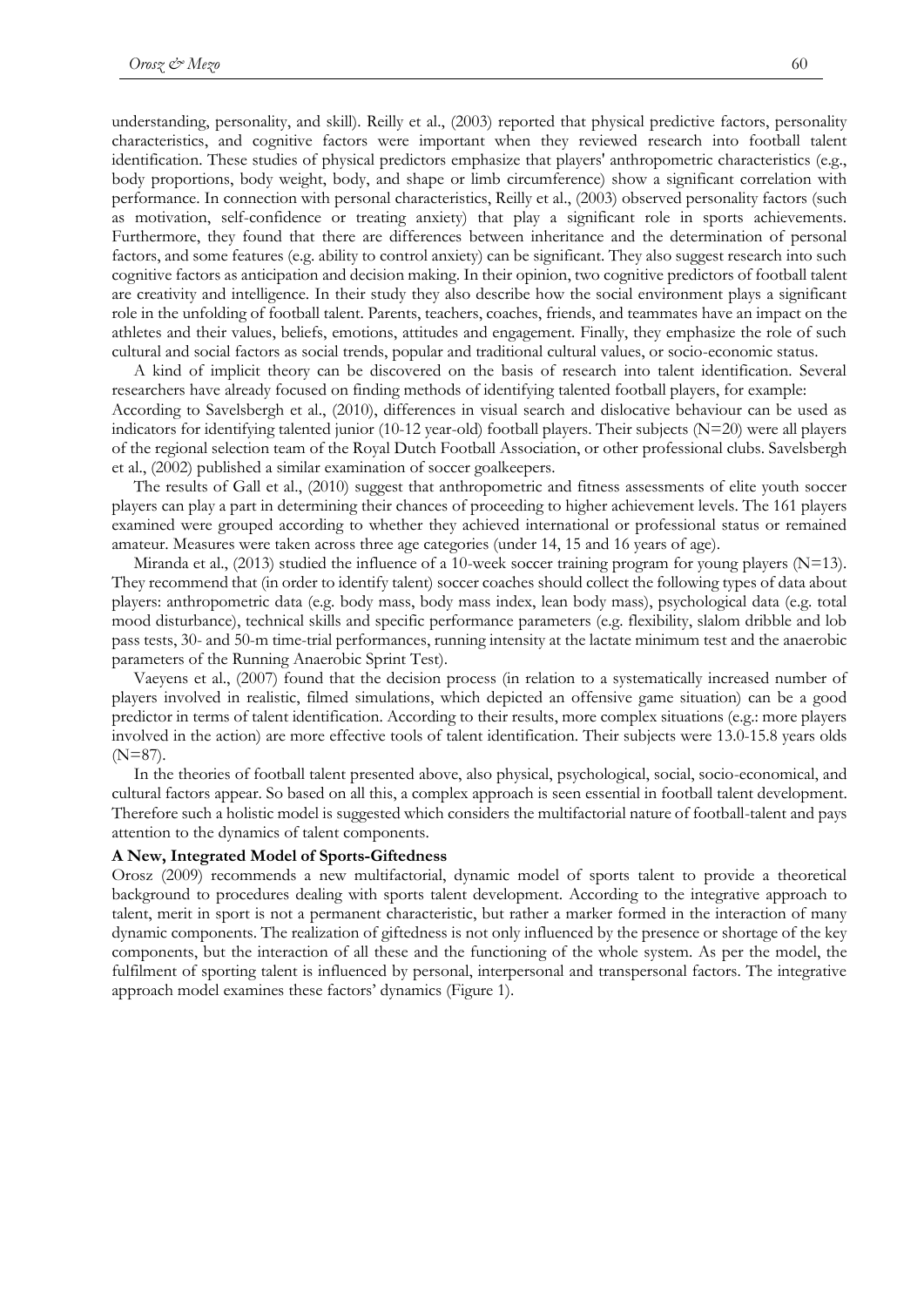

**Figure 1.** The levels of factors influencing development and the direction of their influence At the personal level, all the physical, affective and cognitive factors may affect the attainment of goals. Physical factors refer to material aspects. These factors contain our physical body with all of its functional principles (such as anthropometrical and physiological features), and our existential needs (for example: our efforts to maintain financial security) and physical actions. The affective factors are our feelings and emotions about the world (about ourselves, our environment or about events in our life). Such emotions are, for example, the basic emotions of psychology (sadness, fear, anger, disgust, happiness, disdain, shame, remorse, interest, surprise - Izard, 1971), as well as other verbally definable emotional experiences. In addition to these, there are also the often verbally inexpressible shades and depths of the phenomena in the outside world which persons are attracted to or which they reject. Cognitive factors are efforts and processes dealing with thinking, understanding, analysing, and valuing the phenomena of the world. Intelligence, attention, memory, decision-making and anticipation also belong to this category.

At the interpersonal level, the family, the direct social environment (in sport: coaches, peers, friends, relatives and mentors, etc.) or the wider social surroundings may have significant effects on development (Van Rossum, 1995; Nagy 2002; Budavári, 2007, Csikszentmihalyi, Rathunde & Whalen, 1993, Mönks, 1992; Czeizel, 2004, Gagné, 1999; Kaufman & Sternberg, 2008; Harsányi, 1992; Frenkl, 2003; Baker & Horton, 2004; Reilly, Williams & Richardson, 2003; Saether, 2014)

The transpersonal or spiritual level means the connection between phenomena existing beyond our social lives and personal relationships, and their effects on an individual (i.e. chance or destiny). In case of this level, transcendental experience becomes an organic part of an individual's life, and also his or her links with the spiritual side of life (faith, spirituality, spiritual experiences or the connection with the 'self' in a Jungian sense). This includes the person's relationship with his/her ancestors or spiritual predecessors (masters, tutors), as well as the existence of the so called 'fate-factor'.

Physical, affective and cognitive factors mutually affect each other within a person. A good example of the interaction of cognitive and affective factors is the way the cognitive appraisal affects emotional life, or the emotional state affects memory. There are well known examples of the interaction of physical and cognitive factors, when the physical state (e.g. weariness, physical freshness) has an influence on attention, or when a sportsman supports his/her physical development with the aid of mental training. An example of the interaction of physical and affective factors may be the effect of excessive emotional tension on muscle tone, or the effect of respiratory techniques on the alteration of emotional states. In the same way, there is a possible mutual relationship between transpersonal factors and the factors above. According to this, a person's thoughts, feelings, his/her physical condition and circumstances have an effect on their relation to spirituality.

Personality (with its inner complexity) is part of the system of the surrounding environment and is in a diverse interaction with it. Usually, a person's most direct system is the family, and he/she fits into this as the organs fit into the organic system. Wider environmental effects may reach the person through the filter of the family because their basic emotional and mental models evolve among their family members. That is why it may happen that two different players interpret the same coach's communication in different ways. The family is part of the wider environmental system of relatives, friends and other important close individuals, while this wider system is part of the social system itself. These wider systems may also bear on the individual, directly or indirectly.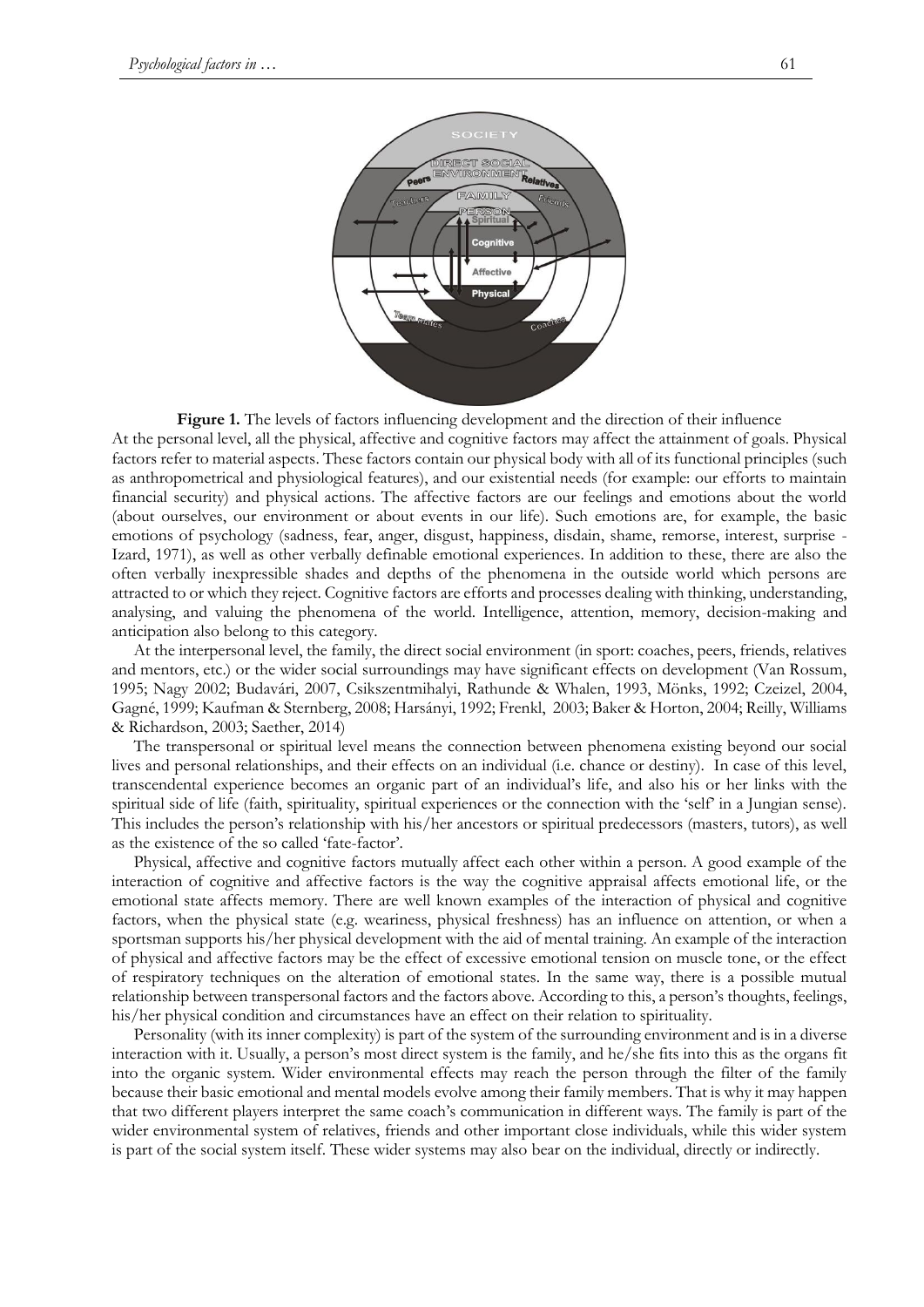Every complete system is, in terms of its quality, more than the sum of its parts. To conceptualise this, the simple presence of intra-/interpersonal talent factors is not enough to the fulfilment of talent, but the dynamic interactions within the system is also important. In this way, the lack of a specific component may be compensated by other components, although particular parts of the system may work against each other.

These systems attempt to achieve a balance that is appropriate for them. On an individual basis this appears in physical, affective and cognitive fields. Development involves alteration, but for this there is a need for a temporary disruption of the balance (Watzlawick, Weakland & Fish, 2008). For example, it is possible that a player has to change his thinking radically to remain a member of his or her team, or, that a young player who has just left home is going through an emotional crisis. A typical balance disruption of this type is the physical 'disintegration' of an adolescent or the change in their body-image. That is why it is vital for the development and the evolution of talent that the system should encourage the person to change, and should tolerate a temporary loss of balance. On the other hand, the environmental system aims to maintain this balance, so the extent to which it can react flexibly to personal changes or follow the individual's development flexibly is an important factor. Furthermore, the extent to which it can cut itself adrift from obstructive environmental influences in any given circumstance is also important. It is possible that a sportsperson can overcome their environmental balance but the environmental system will always pull them back to its level of progress. In this sense, consider those diminishing sports talents who cannot resist their best friends and harm themselves both physically and mentally by drinking alcohol or staying up all night. Or just imagine how a sportsperson can perform if they carry with them the experience of the history, failure and the unfortunate fate of their predecessors ('whatever we do, we will never be successful'). They will possibly make the wrong decisions in situations which could lead to success until it emerges that the familial system is subconsciously broadcasting this message. Another example can occur when in sports teams the stable roles and hierarchical relations hinder personal progress, just as when the still dominant, ageing stars hold back the performance of the ambitious youngsters, because their rise may bring them a loss of prestige. In this case structural changes in the team (selling-buying players), replacing the coach or a transfer of a player may dislocate the balance which impedes process. Wider environmental systems are also an integral part of those systems which include them. According to this integrative aspect, the laws of balance prevail at this level. For instance, a football club is part of the given country's football system. The country's social relations, economic status, national mentality – throughout the football federation – directly, indirectly and significantly, influence the standards of the operational level of clubs, for example, the results they achieve at international level. That is why it is a rare phenomenon that a football team emerges from a low level national league and achieves significant results at the international level.

### **The integrative approach to talent-nurturing implies some important practical considerations**

It approaches sport talent as a process, instead of as a permanent feature. Due to the interaction of the remaining factors it may be possible that giftedness appears during a later period of the process. For example, certain decisive talent components may congregate later on. At the same time, talent can be lost if the factors which influence the evolution of talent are not present in the right form. To avoid this, it is advisable to use talentdiagnostics embedded into the developmental process instead of a one-off selection. This may be implemented by the fluent diagnostic tracking of sportsperson's status and development, and, by continuously feeding the results measured back into developmental progress.

The more people adopt a systematic development approach the more effective talent-nurturing is. Factors affecting talent evolution appear in everyone in a different way (to a different extent, and at a different quality and balance level). Therefore the integrative approach recommends the operation of talent-nurturing on parallel levels.

The evolution of giftedness at a personal level is assisted if the physical, affective and cognitive components develop equally well. The improvement of social skills also helps to develop giftedness indirectly because by developing social skills, a sportsperson can create social relationships which support them. As part of talent development, it is important to recognise the personal and interpersonal factors which impede the unfolding of talent, and, consequently, provide support in order to overcome them.

Complex sport talent-nurturing programs may assist in implementing a talent-nurturing programme run on parallel levels. In these programmes, besides physical development, there is also a substantial growth in affective, cognitive and social skills. Furthermore, they can incorporate environmental characteristics (such as talentnurturing training for parents, talent consultancy, sports-psychology guidance for coaches, training sessions, etc.) and, additionally, participation in federal and national talent-nurturing programmes. Finally, the integrative approach considers the cooperation of mutually supporting professionals involved in the system in enhancing talent-nurturing to be of great importance.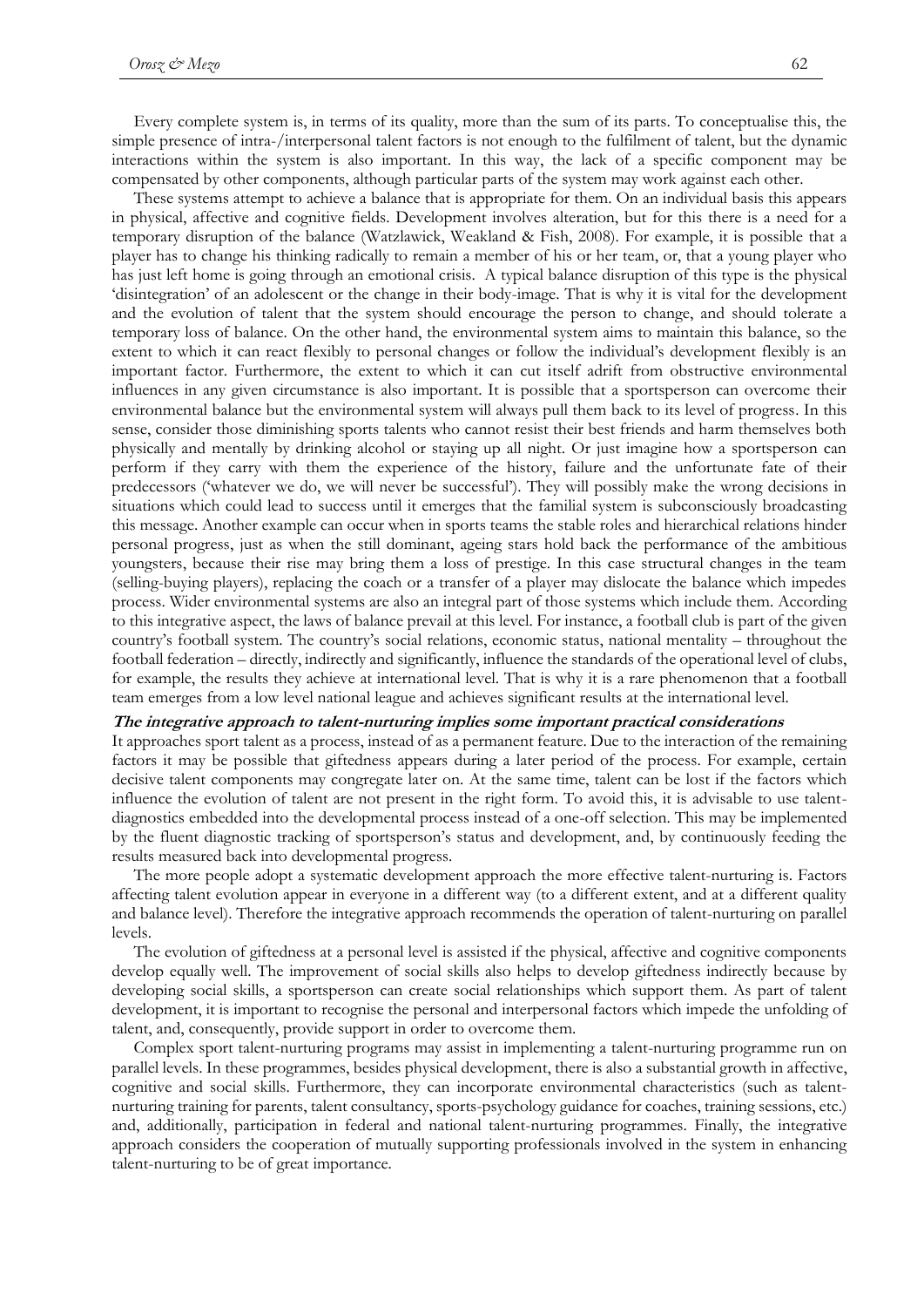# **METHOD**

The research in this study is part of a longitudinal series of monitoring activities which has a dual purpose. On the one hand, it examines the psychological factors affecting the development of a football talent, according to the following:

- $\triangleright$  The support for talent-nurturing with psychological tools
- $\triangleright$  Prevention/reduction of talent-loss with psychological tools
- $\triangleright$  Talent identification with the aid of psychology

On the other hand, it measures the integrative aspect of the practical validity of sports talent-nurturing on a large sport sample to prevent talent-loss and, to develop talent-nurturing. At the current stage of research we compared the personal and interpersonal significance of players considered gifted and less gifted by their coaches and their team mates. Our preliminary hypothesis was that the more gifted players would perform better on both personal and interpersonal levels.

In the next phase of the tracker monitoring the correlation between future pay-off and current results will be investigated. For instance, how coaches and team mates form their opinions at the present time, and how they predict a player's performance in the future, based on his/her giftedness. In addition, how psychological factors identified in this monitoring relate to the player's later performance and career. Further on, the transpersonal factors contributing to a player's sports-career will be monitored.

# **Sample**

425 football players and 21 coaches of 22 junior teams of Five Clubs from the First Division of the Hungarian National Championship took part in our study (see: Table 1). In terms of their age-group, the sample was as follows: U15s 5 teams N=96; U16s 5 teams N= 104; U17s 5 teams N=106; U18s 3 teams N=41; U19s 4 teams N=78.

| <b>Table 1.</b> The sample of our study |                |              |  |  |  |
|-----------------------------------------|----------------|--------------|--|--|--|
| Age group                               | No. of Players | No. of teams |  |  |  |
| Under 15                                | 96             |              |  |  |  |
| Under 16                                | 104            |              |  |  |  |
| Under 17                                | 106            |              |  |  |  |
| Under 18                                | 41             |              |  |  |  |
| Under 19                                | 78             |              |  |  |  |

### **Procedure**

Players and coaches filled in psychological questionnaires and tests in the presence of a psychologist (players under the age of 18 were able to participate in the study with parental permission). The following questionnaires and tests were used:

- $\triangleright$  Sporting Background Questionnaire
- The Tennessee Self-Concept Scale (TSCS Hungarian version)
- Psychological Immune Competence Inventory (PICI)
- Athletic Coping Skills Inventory (ACSI)
- Advanced Progressive Matrices (APM)
- Co-Player Questionnaire
- ▶ Coach Questionnaire

Below, these tests and questionnaires are presented in detail.

**Sporting Background Questionnaire (SBQ):** This questionnaire was created in order to explore familial factors. It includes the following main topics:

- *Sport as a value in the family*. Issues within this area include exploring how important a role sport plays in the lives of players and their families. For example: 'Did you ever do any sport before you began to play football?' Or: 'Is there any professional sportsperson in your family?' And finally: 'Is there any amateur sportsperson in your family?'
- *The family's social background and circumstances.* These issues helped to explore how much sacrifice from the family is required to support (financially) the sporting career of a player; and these were also applied to map social background of players.
- *To what extent did the player feel his family's emotional, financial and other support during his sports career?*
- *How important a role does football play in the life of the player.* For example: 'Do you care about football besides training (e.g.: Do you read books about football)?'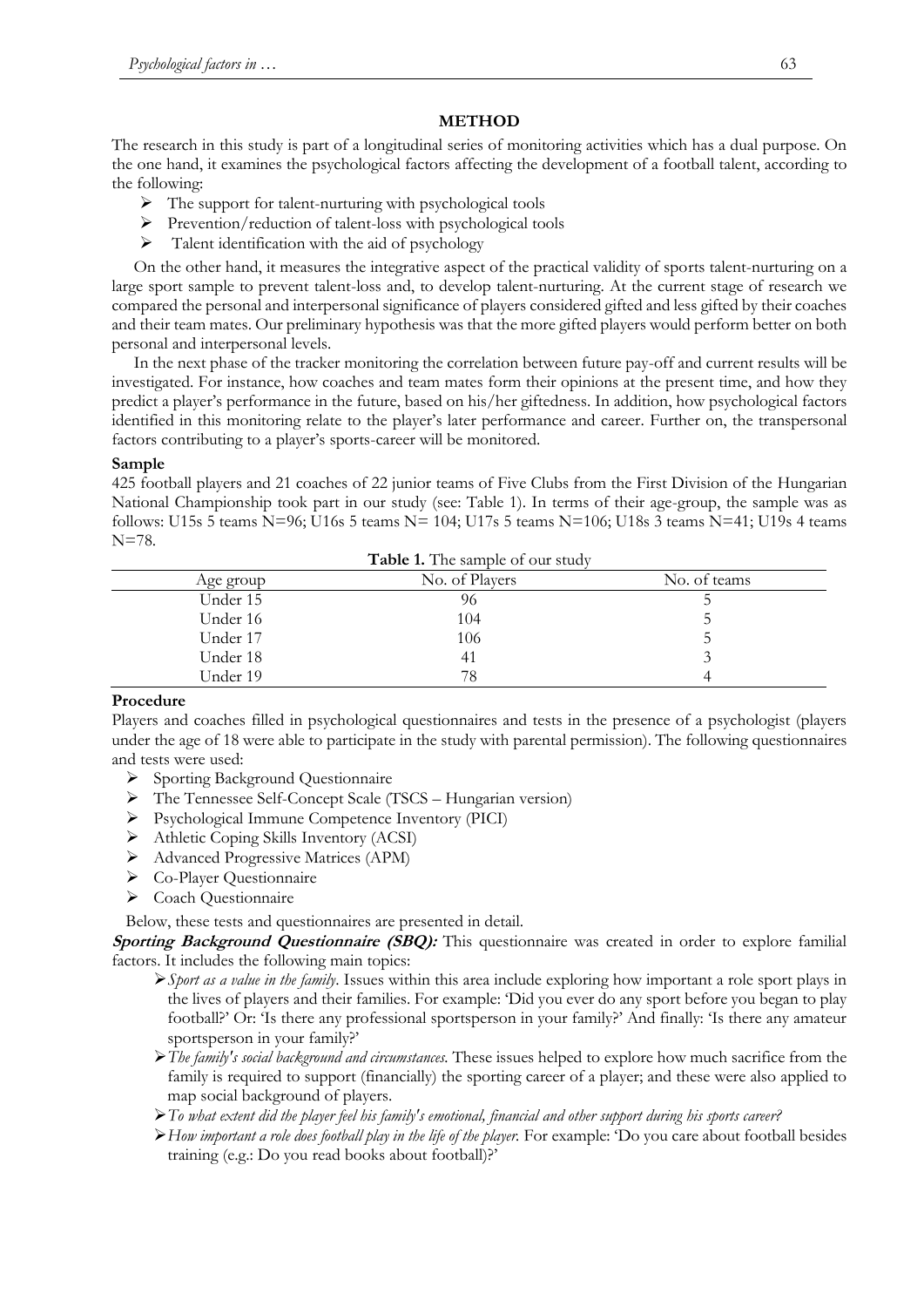*Family beliefs about success*. For example: 'Which members of the family are considered successful?' 'Estimate on a 10-point scale to what extent your parents consider themselves to be successful. What is your opinion?'

**The Tennessee Self-Concept Scale (TSCS):** The Tennessee Self Concept Scale (and its Hungarian version - Dévai & Sipos, 1986) is a kind of self-description questionnaire. It is used to measure the following dimensions of self-concept:

- $\triangleright$ Physical Self-Concept (questions: 1st-18th): describes how the subject relates to his own body, what his opinions are about his physique, and state of health.
- Moral Self-Concept (questions: 19th-36th): shows the moral values (sincerity, trustworthiness) of the subject.
- Individual Self-Concept (questions: 37th-54th): standards of self-confidence and self-esteem; summary of judgements on will-power, abilities, skills, perseverance and self-confidence.
- Family Self-Concept (questions: 55th-72nd): shows how the individual judges his position within the family, his attitude towards his family and vice versa.
- Social Self-Concept (questions: 73rd-90th): depicts how the individual measures his social status and his attitude towards his peers.
- Total Self-Concept Score (question: 1st-90th) is the sum of the dimensions above; it reflects self-esteem, self-acceptance and self-confidence.

Beyond these dimensions, the validation-indexes were calculated too.

**Psychological Immune Competence Inventory (PICI):** This contains 80 items and it has 16 scales (Oláh, 2005). The PICI examined football-players' maturity and the efficacy of their psychological immune-system and revealed what kinds of skills they have for coping with stress. The scales are:

- The "positive thinking" scale focuses on personal characteristics in terms of expectations and anticipation of positive changes.
- The "sense of coherence" is the ability to understand and empathize events which have happened to us; our anticipation of environmental changes and a strong belief in the reasonable outcome of future events.
- "Self-respect" goes beyond a positive rating of ourselves; it is a behaviour which plays an active role in maintaining values of self-esteem.
- The "sense of self growth" scale shows an individual`s psychical development, observing the progress of his own development; regarding his capacity for self-completion the individual defines himself as a human being capable of fluent rejuvenation and self-growth.
- $\blacktriangleright$  "Change and challenge orientation" refer to an instinct for sensitive perception following changes.
- The "self-efficiency" scale describes how the individual can actuate his own/acquired plans and solutions. The individual is very confident that he is able to execute behaviours which contribute to implementing his aims.
- The "social creation capacity" scale has a role in revealing dormant, hidden skills in others and their use in the process of common thinking.
- Scores of "synchronicity" show how a person is able to live with environmental changes, in sync with current events. He is able to fully concentrate all his psychic energies on his aims. The ability to control attention and unconsciousness.
- "Goal orientation" measures how the individual can postpone the fulfilment of his personal needs, and what is more, persevere if any difficulty arises.
- The "sense of control" scale measures how somebody can control his/her life. It represents the conviction that it depends on us as to how we act in situations in which we participate.
- $\triangleright$  "Social monitoring capacity" records the rate at which an individual can perceive information about the social environment sensitively and selectively, and, use it adequately to achieve further aims.
- $\triangleright$  "Problem solving capacity" is the individual's creative capacity to work out plans, alternative solutions or original ideas. An ability to structure learnt knowledge and make it active and useful during the struggles faced in life and in problem solving.
- "Social mobilizing capacity" refers to the skill of persuading, motivating and directing others.
- $\triangleright$  "Impulse control" is the ability to manage behaviour, rational control and mental programmes. It is the capability of choosing the level of control and the most suitable approach by analysing possible consequences.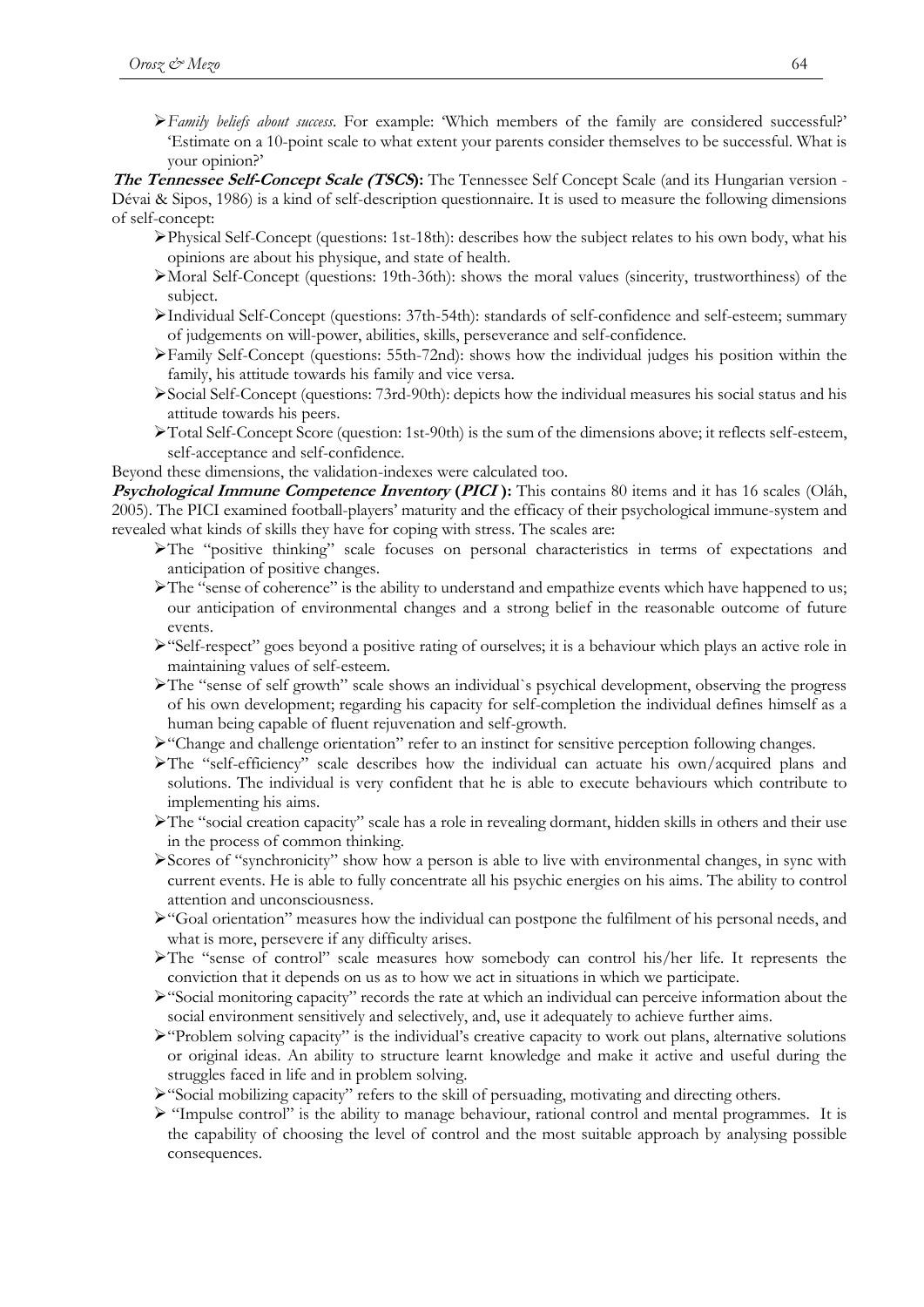- $\geq$  "Emotion control" shows how a person can overcome the distress induced by threats, emergencies and failures, and furthermore, how he can convert them into constructive behaviour.
- The "irritability control" scale measures the reaction to frustration, or the lack of satisfaction of essential needs. The ability to exercise rational control over anger and rage, an ability to use anger in a constructive way.

**Athletic Coping Skills Inventory (ACSI):** The players' characteristics as manifested in sports-situations were examined with the sport-specific Athletic Coping Skills Inventory (ACSI-28) (Smith et all, 1995). The Hungarian version of the ACSI contains 28 questions (also called ACSI-28) and was created by Jelinek and Oláh (Jelinek, 2000). The system measures the psychical characteristics of sportspeople on the following seven scales:

- The "coping with adversity" scale measures an individual`s behaviour in cases which may occur unexpectedly and raise challenges and, in this way influence sports-performance.
- The "peaking under pressure" scale gauges performance in competitive conditions. When the rate is high the individual achieves a better performance, challenges motivate him.
- The "goal setting/mental preparation" scale measures the individual`s mental preparations and his aims.
- The "concentration" scale describes the level of a person`s focus on training and competition. A motivated sportsman is able to concentrate on his exercises and filter out disturbing factors; additionally, he is equipped to solve unexpected tasks.
- The "freedom from worry" scale shows the extent to which sportspeople worry about their performance and achievement, and about how others judge them.
- The "confidence and achievement motivation" scale shows the level of a person`s self-assurance and positive motivation. A very high level indicates the individual would like to perform at 100 percent during every contest and training session.
- The "coach ability" scale describes and measures the relationship between the coach and the individual. Values show how open the sportsperson is to training instructions and information. He accepts constructive criticism and is able to cooperate with his coach.

**Advanced Progressive Matrices (APM)** APM was applied in order to test intelligence (Raven, Raven & Court, 1998)*.*

**Co-Player Questionnaire.** A Co-Player Questionnaire was created in order to get to know the opinions of sportsmen regarding how talented their teammates are. First, it asked the players to rank their co-players according to their talents. Following this, the players answered the following questions:

- Who are the best team-players, in their opinion?
- Who do they predict a great future for? Why?
- Who are the most popular, in their opinion?
- Who have the greatest amount of self-confidence, in their opinion?
- Who do they think are the most anxious before matches?
- What do they think is necessary to become a good football player?

**Coach Questionnaire:** This questionnaire has been developed in order to collect information about the professionals' conceptions of giftedness and how they characterize their players. He questions are the same as those in the co-player questionnaire.

- $\triangleright$  Who are the best team-players, in their opinion?
- Who do they predict a great future for? Why?
- $\triangleright$  Who are the most popular, in their opinion?
- $\triangleright$  Who have the greatest amount of self-confidence, in their opinion?
- $\triangleright$  Who do they think are the most anxious before matches?
- $\triangleright$  What do they think is necessary to become a good football player?

Coaches had to rank the players according to their talents and they had to describe the five most talented players' strong-points and weak-points. Coaches also had to define the concept of a talented football player.

### **RESULTS**

### **Grouping on the Basis of Giftedness**

At the beginning of data analysis a graduation was made to distinguish players on the basis of their giftedness. On the basis of data a kind of summarized rank order (which shows players' giftedness) was created by using main component analysis. The main component analysis identified three components. These were: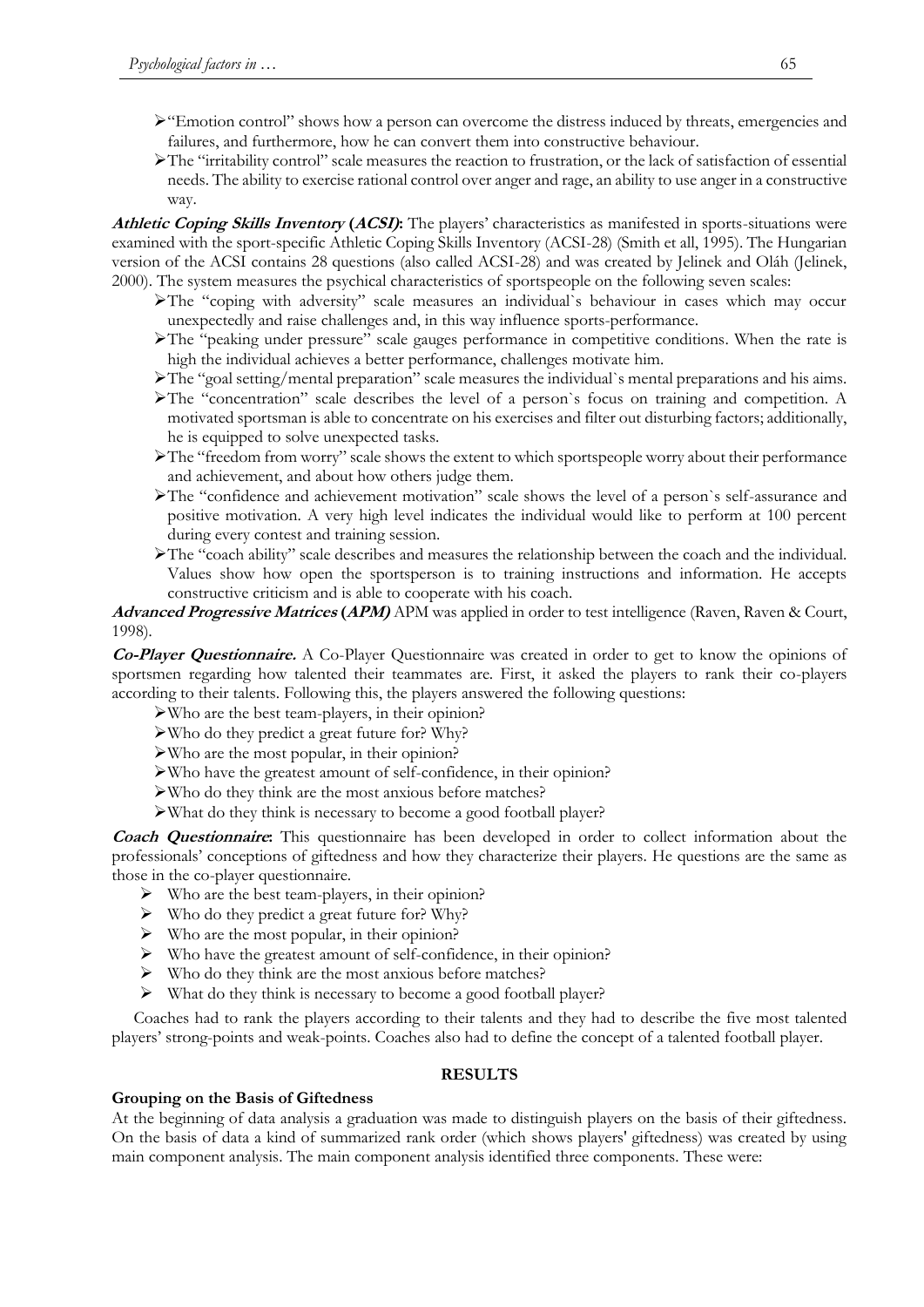- Rank order of coaches regarding players' giftedness (abbreviated to: coaches' rank order. Note: lower values are more favourable)
- Co-players' rank order regarding players' giftedness (abbreviated to: co-players' rank order. Note: lower values are more favourable)
- $\triangleright$  Who do the co-players predict a great future for? (Abbreviated to: great future. Note: higher values are more favourable).

Table 2 shows correlations among these three variables and the main component. Values show really strong and significant correlations with the main component for all components. The reason for the negative correlation of the 'great future' is that this variable's high values are favourable (high values indicate a high number of individuals who predict a 'great future' for someone), but in cases of the rank orders of the co-players or coaches or the summarized rank order, the lower values are favourable.

**Table 2.** Pearson correlation between the main component of summarized rank order and components

|                               | $(n=374)$                           |
|-------------------------------|-------------------------------------|
| Components                    | Correlation with the main component |
| Co-players' rank order        | $.945*$                             |
| Predicted 'Great future'      | $-.859*$                            |
| Coaches' rank order           | $907*$                              |
| *significance at level p<.001 |                                     |

The main component can give more usable information than the simple rank orders of coaches or co-players. The summarized rank order contains data for 374 players, and not the original 425 in the full sample. This was due to various factors; for example, one coach did not complete the questionnaire, one coach's ranking was of no use from a research perspective, while some players were not included in the coaches' rankings.

In the next step, discriminant analysis (with the stepwise method) was used to study 48 psychological variables in order to find which variables are best separated in different groups. In the first grouping the best 40 percent of players were compared to the remaining 60 percent. Three significant variables were the best predictors from the viewpoint of grouping. These were: confidence and achievement motivation (ACSI), self-efficiency (PISI) and intelligence performance (as a cognitive component). These variables can predict that players are members of the first group (probability is 53.9%), or of the second group (probability is 71.3%). According to the results, psychological variables were hardly able to deal with the question of how to ascribe players to the best class.

Following this, the first 60 percent of players was compared to the remaining 40 percent. According to the results, about 70 percent is the probability that players can be grouped into the first group, but only less than 50 percent is this probability in case of the second group. Finally, the experiences showed that the best solution is to split the sample into two equal groups (Table 3), because in this case, the possibility of precise ranking is more than 60 percent in both groups.

**Table 3.**Talent-ranking groups related to group-rating compared to the full sample at a proportion of 50-50 %.

|                  |             | Predictive ranking |                  |                   |
|------------------|-------------|--------------------|------------------|-------------------|
|                  | Groups      | More talented      | Less talented    | Summary           |
| Frequency within | First half  | $(61.6\%)$<br>109  | 66 $(39.1\%)$    | 175<br>$(50.6\%)$ |
| predicted groups | Second half | 68 $(38.4\%)$      | $103 \ (60.9\%)$ | $(49.4\%)$<br>171 |
|                  | Total       | $177(100.0\%)$     | 169 $(100.0\%)$  | 346 $(100.0\%)$   |

According to the final result of the grouping, those players who belong to the first half of the talent ranking are considered as talented players, while the others are considered to be members of the less-talented group (Table 4).

**Table 4.** Names, abbreviations and numbers of individuals in groups

| Total sample:                        | $n = 374 (100\%)$                               |
|--------------------------------------|-------------------------------------------------|
| Name of group:                       | Total sample $=$ talented group $+$ other group |
| Abbreviation<br>of name of<br>group: | Group-TS                                        |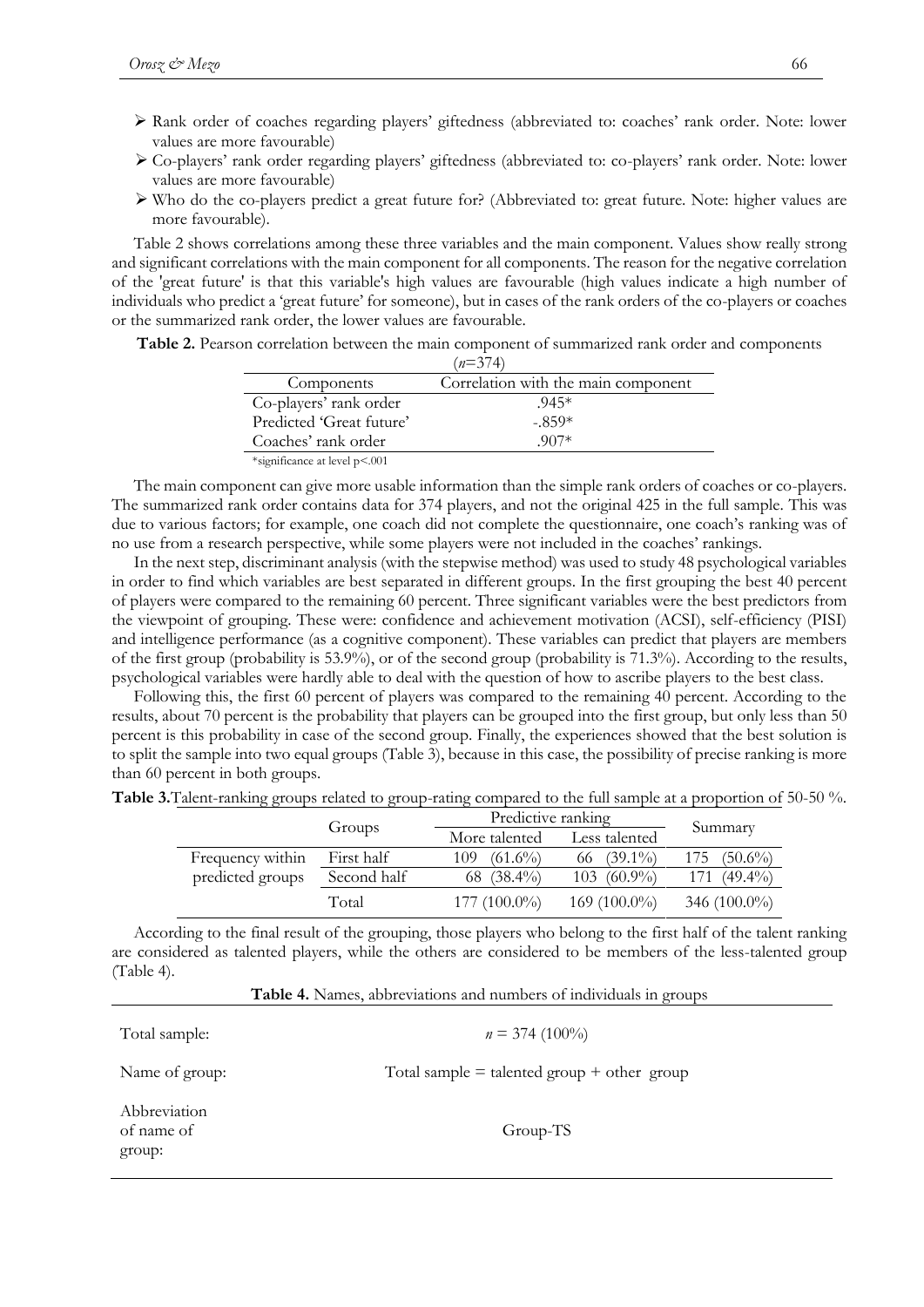| Halves of      | $n = 187$                |                                                     |                |                          | $n = 187$      |           |
|----------------|--------------------------|-----------------------------------------------------|----------------|--------------------------|----------------|-----------|
| rank order of  | $(50\% \text{ of } 374)$ |                                                     |                | $(50\% \text{ of } 374)$ |                |           |
| total samples: |                          |                                                     |                |                          |                |           |
|                |                          | Talented                                            |                |                          |                | Others    |
| Name of group: |                          |                                                     |                |                          |                |           |
|                |                          |                                                     |                |                          |                |           |
| Abbreviation   |                          | Group-T                                             |                |                          |                | $Group-O$ |
| of name of     |                          |                                                     |                |                          |                |           |
| group:         |                          |                                                     |                |                          |                |           |
|                | Quarters of Group-T:     | $n = 47$ $n = 47$ $n = 47$ $n = 46$                 |                |                          |                |           |
|                | % of half sample:        | $\sim$ 25.0% $\sim$ 25.0% $\sim$ 25.0% $\sim$ 25.0% |                |                          |                |           |
|                | % of total sample:       | $\sim$ 12.5% $\sim$ 12.5% $\sim$ 12.5% $\sim$ 12.5% |                |                          |                |           |
|                |                          |                                                     |                |                          |                |           |
|                | Name of group:           | Most talented                                       |                |                          |                |           |
|                |                          |                                                     |                |                          |                |           |
|                | Abbreviation             | Group-                                              | Group-         | Group-                   | Group-         |           |
|                | of name of group:        | T1                                                  | T <sub>2</sub> | T3                       | T <sub>4</sub> |           |
|                |                          |                                                     |                |                          |                |           |

# **The Difference between Talented and other Players**

Independent T-test was applied in order to find the psychological differences between the two groups. In cases of 27 variables, significant differences were observable: players in the first half of the rank order had better values in 27 intra- and interpersonal dimensions (Table 5).

|               | <b>radic 9.</b> Differences between talented and other players | Group means      |               |              |
|---------------|----------------------------------------------------------------|------------------|---------------|--------------|
| Test/<br>Que. | Variables                                                      | Group of         | Group of      | Significance |
|               |                                                                | talented players | other players |              |
|               |                                                                | $(Group-T)$      | $(Group-O)$   |              |
|               | 1. Assistance with transport to matches                        | 8.409            | 7.718         | .010         |
|               | 2. Financial aid                                               | 9.304            | 9.012         | .031         |
| <b>SBQ</b>    | 3. Emotional support                                           | 9.265            | 8.812         | .006         |
|               | 4. Mother considers me successful                              | 8.011            | 7.702         | .035         |
|               | 5. Father believes in my goals                                 | 8.672            | 8.283         | .015         |
|               | 6. Mother believes in my goals                                 | 8.739            | 8.363         | .017         |
|               | 7. Peaking under pressure                                      | 13.347           | 12.374        | .000         |
| ACSI-28       | 8. Goal setting/mental preparation                             | 11.517           | 11.047        | .050         |
|               | 9. Concentration                                               | 13.080           | 12.439        | .001         |
|               | 10. Freedom from worry                                         | 11.778           | 11.082        | .010         |
|               | 11. Confidence and achievement motivation                      | 13.091           | 12.298        | .000         |
|               | 12. Positive thinking                                          | 15.653           | 14.717        | .000         |
|               | 13. Sense of coherence                                         | 15.420           | 14.780        | .016         |
|               | 14. Self-respect                                               | 15.977           | 14.896        | .000         |
|               | 15. Sense of self growth                                       | 16.264           | 15.474        | .003         |
| ESId          | 16. Change and challenge orientation                           | 15.710           | 14.757        | .001         |
|               | 17. Self-efficiency                                            | 16.017           | 14.988        | .000         |
|               | 18. Social creation capacity                                   | 13.972           | 12.971        | .000         |
|               | 19. Synchronicity                                              | 15.011           | 14.228        | .010         |
|               | 20. Goal orientation                                           | 16.491           | 15.930        | .037         |
| <b>APM</b>    | 21. Advanced Progressive Matrices                              | 27.273           | 24.757        | .001         |
|               | 22. Physical Self-Concept                                      | 73.503           | 70.500        | .001         |
| <b>TSCS</b>   | 23. Moral Self-Concept                                         | 72.232           | 69.902        | .012         |
|               | 24. Personal Self-Concept                                      | 74.898           | 71.000        | .000         |
|               | 25. Family Self-Concept                                        | 74.588           | 72.699        | .044         |
|               | 26. Social Self-Concept                                        | 70.373           | 68.684        | .025         |
|               | 27. Total Self-Concept                                         | 365.593          | 354.464       | .001         |

**Table 5.** Differences between talented and other players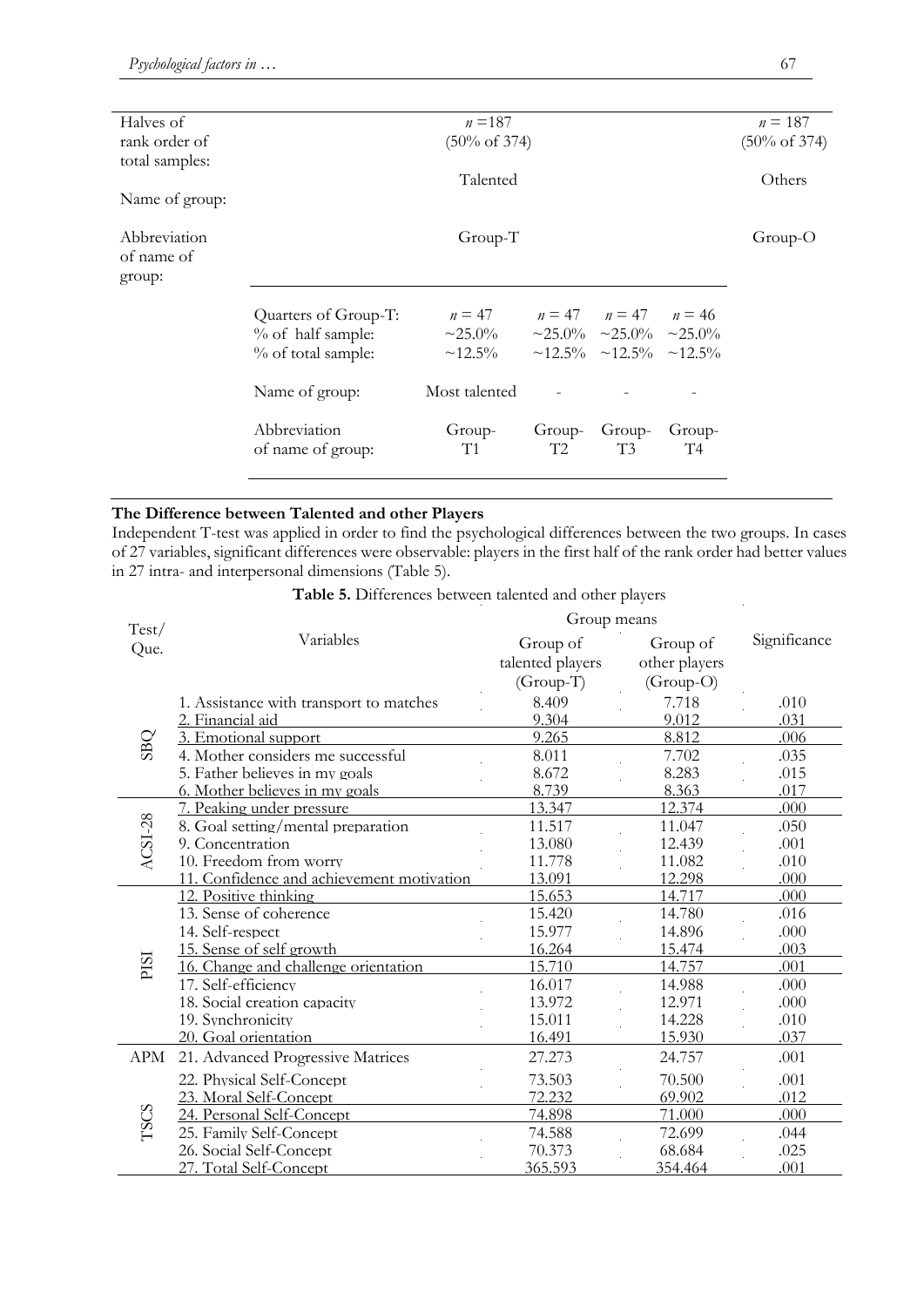According to the results, players from the first and the second half differ significantly from a psychological perspective. Those who were considered to be talented had better values than the others in all 27 variables.

### **Differences among Talented (Group-T2-4) and Most Talented (Group-T1) Players**

Further investigations led us to the conclusion that there would be significant biases among players in the first half of the ranking in terms of psychological features. We were curious about whether the most prominent differ from the others. To test this, we analysed the features of only the first 50 percent of the sample. This talented group was separated into four subgroups with equal members (47-47-47 and 46 persons), with 25 percent of the talented players in each group. In this way the most talented 12.5 per cent (Group 1) of the full sample also could be isolated. A larger-scale subdivision was not reasonable due to the element reduction of samples within separate groups. This was also confirmed by our previous analysis. Figures 2-7 show the results of the comparison of the four subgroups. The graphs show that the first group differs in many factors from the others. In the case of personal self-concept (Figure 2), physical self-concept (Figure 2), concentration (Figure 4) and a feeling of self-efficiency (Figure 5) the results of the most talented players (T1) clearly differed from the seemingly homogeneous sample of other talented groups (T2-4). However, when it comes to the positive thinking dimension (Figure 6) the picture is not so obvious. In the case of the 'freedom from worry' scale (Figure 7) the most talented players overtake the others, the two middle groups' show a solid result while the fourth group becomes detached.



**Figure 2.** Differences in personal self-concept among the talented groups



**Figure 3.** Differences in physical self-concept among the talented groups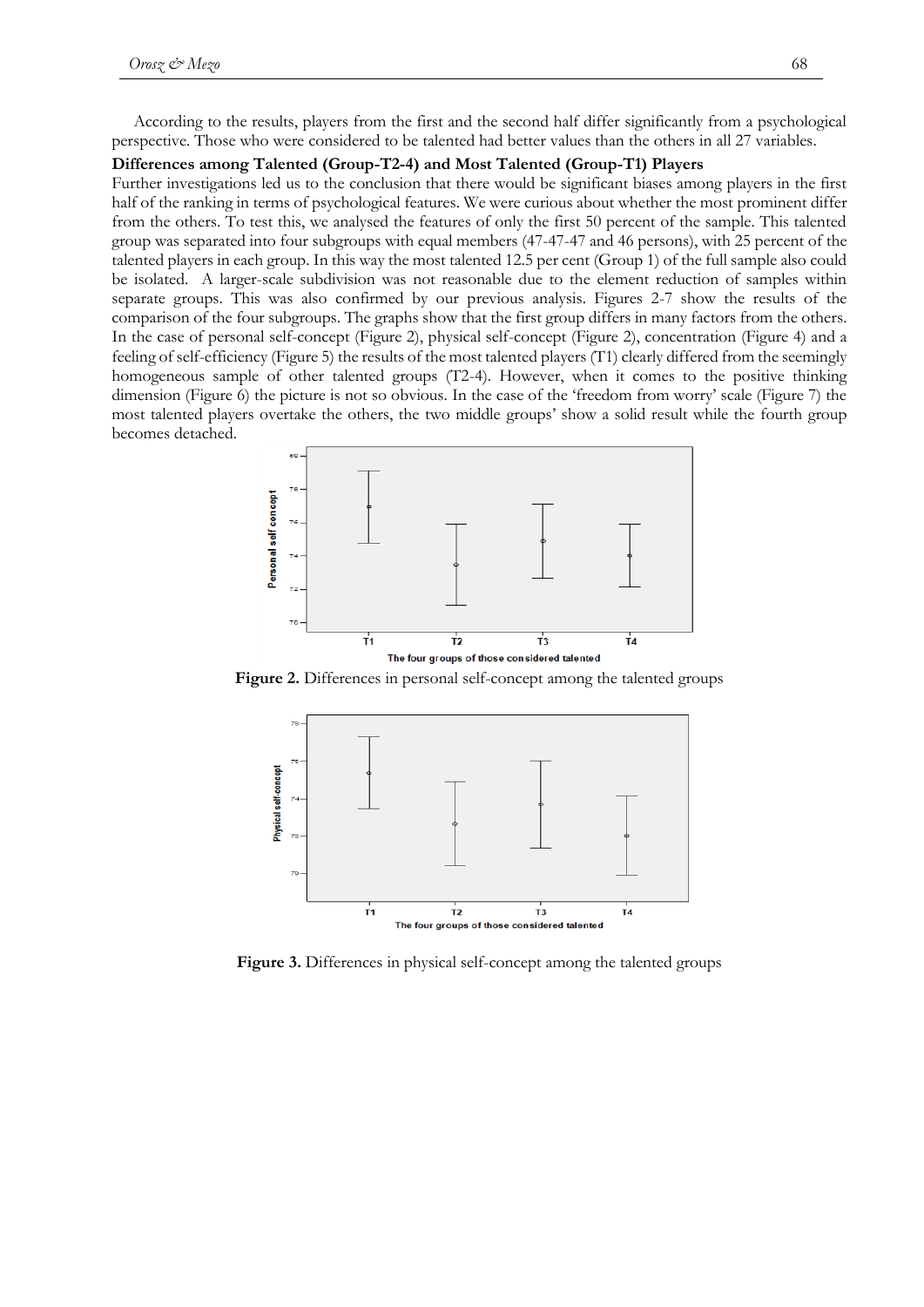

**Figure 4.** Differences in concentration among the talented groups



**Figure 5.** Differences in self-efficiency among the talented groups



**Figure 6.** Differences in positive thinking among the talented groups



**Figure 7.** Differences in freedom from worry among the talented groups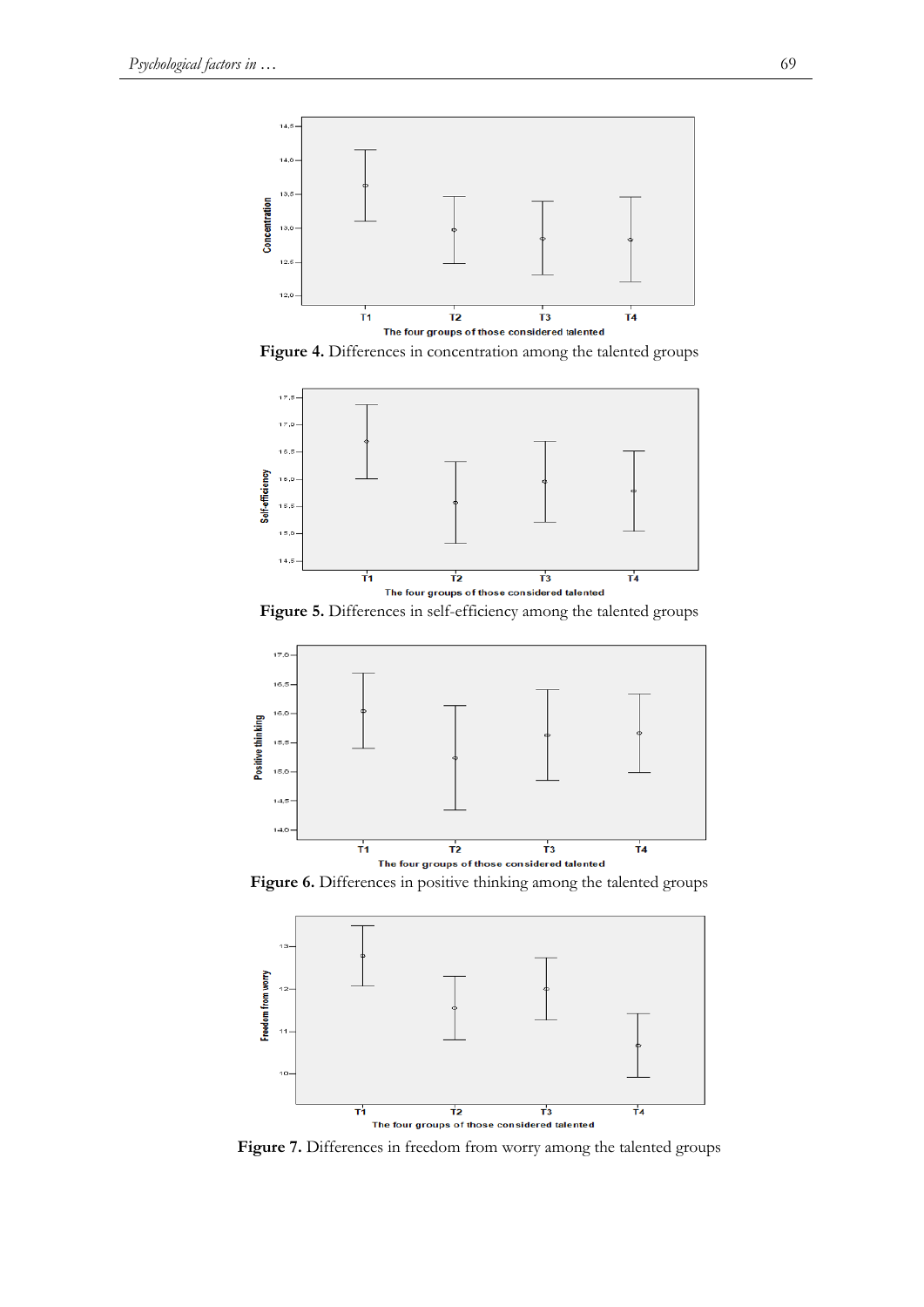It was also checked (with one-way analysis of variance and then conducted contrast analysis) whether the results indicate real statistical discrepancies, and additionally, what variables stand on the background of differences among groups. According to the result of variance analysis (Table 6), players who were considered to be the most talented players (see: group T1) had significantly better values in 11 variables than the others  $(groups T2-4)$ .

| Name of Variable                 | Significance |
|----------------------------------|--------------|
| Peaking under pressure           | .009         |
| Concentration                    | .017         |
| Freedom from worry               | .001         |
| Change and challenge orientation | .019         |
| Self-efficiency                  | .024         |
| Social creation capacity         | .016         |
| Physical self-concept            | .027         |
| Moral self-concept               | .046         |
| Personal self-concept            | .025         |
| Social self-concept              | .018         |
| Total self-concept               | .013         |

|  | Table 6. In what way do the most talented players (T1 group) differ from T2-4 groups? |  |  |  |  |  |
|--|---------------------------------------------------------------------------------------|--|--|--|--|--|
|--|---------------------------------------------------------------------------------------|--|--|--|--|--|

To examine any further relationships between personal and interpersonal characteristics we compared the results of self-characterisation, peer-characterisation, coach-characterisation and psychological tests and questionnaires. Comparisons revealed how football players sense and feel themselves in social space, and how they act in testing situations.

### **Correlation between co-players' opinions regarding giftedness**

The level of correlation between co-players` opinions of giftedness and the perception of other psychological characteristics was investigated. It is supposed that notions of giftedness are related to players` thoughts and perceptions regarding their peers` self-confidence, anxiety and social skills.

To examine the hypothesis, the Spearman rank-correlation calculus was used. The results appear below in Table 7.

Table 7. Correlation between co-players` opinions about the best team player, most popular, most self-

| confident and most anxious peers.                      |          |         |          |        |  |  |
|--------------------------------------------------------|----------|---------|----------|--------|--|--|
| Team player<br>Self-confident<br>Popularity<br>Anxious |          |         |          |        |  |  |
| Co-player ranking $r =$                                | $-.744*$ | $-614*$ | $-.629*$ | $177*$ |  |  |
| $n =$                                                  | $41^-$   |         | 339      | 339    |  |  |
|                                                        |          |         |          |        |  |  |

\*significance at level p<.001

The close correlation can be seen among the results regarding players' opinions. Talented players are probably considered socially skilled and more self-confident. The perception of anxiety shows a significant correlation with co-player ranking (the positive range correlation lists more anxious players at the end of the hierarchy), but, on the other hand, it is not closely relate to their opinion of how talented they found their team mates. The results confirm that the sportsperson's peers also place a high value on social skills, self-confidence and coping with anxiety in the development of football giftedness.

These results also answered the question of whether the most talented players' positive evaluation of their social relations was subjective, or whether their team-mates also agreed with this judgement. According to the results above, the players' self-concept is in harmony with their teammates` opinions.

#### **Differences between Players on the Basis of Popularity**

Another hypothesis was that those players who are considered to be the most popular differ from their contemporaries on the basis of certain psychological characteristics (social self-image, social skills, self-assurance, self-esteem). To investigate this hypothesis, an independent sample t-test was used to compare the psychological characteristics of players who were considered to be the most popular (according to opinions of at least four of their team mates). The minimum four opinions were important, because team mates often decide on the basis of friendship or sympathy and rate others as popular (in effect as an expression of friendship and not because of their real popularity), so some less popular players can get some votes this way. Our prior assumption was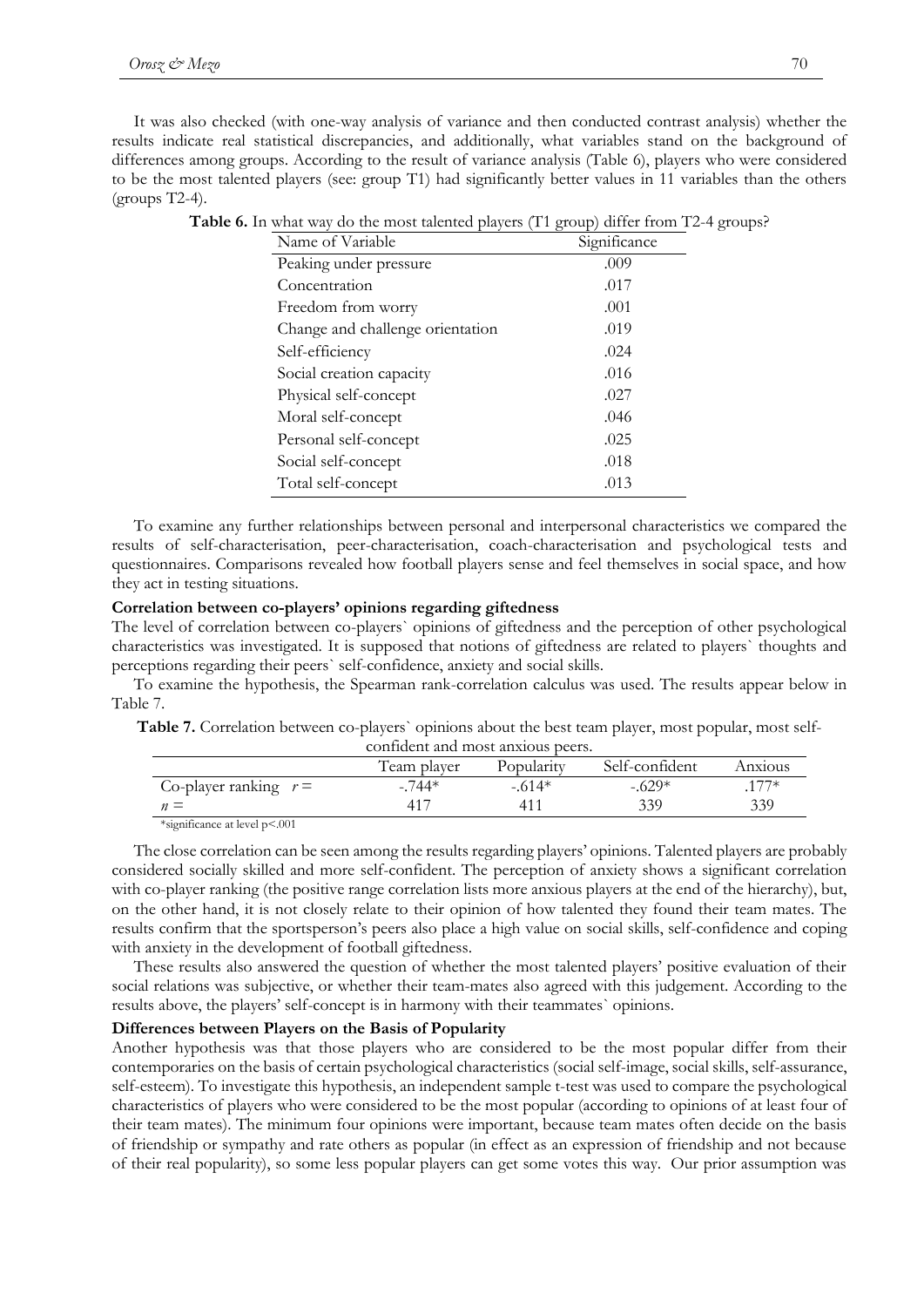verified according to the results. The most popular players differed from their team mates in the following psychological features:

- Stressful situations motivate them more; they can achieve top performance (peaking under pressure)
- $\triangleright$  They can cope with unexpected situation and challenges more efficiently (coping with adversity)
- They have better concentration during training and competitions (concentration)
- $\triangleright$  They have less anxiety regarding their performance (freedom from worry)
- $\triangleright$  They have more sport-specific self-confidence and motivation (confidence and achievement motivation)
- $\triangleright$  Positive thinking is typical
- $\triangleright$  They think they control their lives (sense of control)
- $\triangleright$  They have more self-respect
- $\triangleright$  They are more inventive (problem solving capacity)
- $\triangleright$  They have a higher level of self-efficiency
- $\triangleright$  They have a higher social monitoring capacity
- $\triangleright$  They have greater social creation capacity
- $\triangleright$  They have higher intelligence
- $\triangleright$  They value their physical features more positively (physical self-image)
- $\triangleright$  They have positive moral traits (moral self-image)
- They have higher self-esteem and self-assurance (individual self-image)
- They have a more positive approach to social relationships (social self-image)

As per the features above, it is likely that team mates do not simply consider someone popular because of his football giftedness, but as a result of his other characteristics as well.

### **Differences between Players on the Basis of Self-confidence**

The next question was whether there is any difference among players with different levels of self-confidence in terms of psychological factors. Those players whose self-confidence is higher (on the basis of their co-players' opinions) differ from others in psychological factors (such as personal self-concept, self-efficiency, self-respect, and sport-specific self-confidence), according to our hypothesis.

To control this hypothesis, players were grouped based on their co-players' opinions about players' selfconfidence. The criteria for membership of the 'high self-confidence group' was that a minimum of four coplayers marked the given player as a 'high self-confidence player' in the Co-players Questionnaire. An independent sample t-test was applied in order to examine this hypothesis.

This hypothesis is confirmed. Players with the highest level of self-confidence (according to opinions of their co-players) have significantly  $(p<0.05)$  better results than others from the perspective of the psychological scales below:

- $\triangleright$  Coping with adversity
- $\triangleright$  Peaking under pressure
- Concentration
- $\triangleright$  Freedom from worry
- > Confidence and achievement motivation
- $\triangleright$  Goal setting/mental preparation
- $\triangleright$  Positive thinking
- $\triangleright$  Sense of coherence
- Self-respect
- $\triangleright$  Change and challenge orientation
- $\triangleright$  Self-efficiency
- $\triangleright$  Social creation capacity
- > Physical self-concept
- Personal self-concept

The results for the self-confidence and performance motivation (including sport-specific self-confidence), self-respect, self-efficiency and individual self-concept (which measures self-confidence and self-esteem) scales support opinions about self-confidence. The correspondence between the results for self-characterisation and peer-characterisation imply that football players described themselves sincerely and accurately during the examination process. The appearance of concentration and freedom from worry support the theory that these features interact in players with the highest level of self-confidence. The above results lead us to the conclusion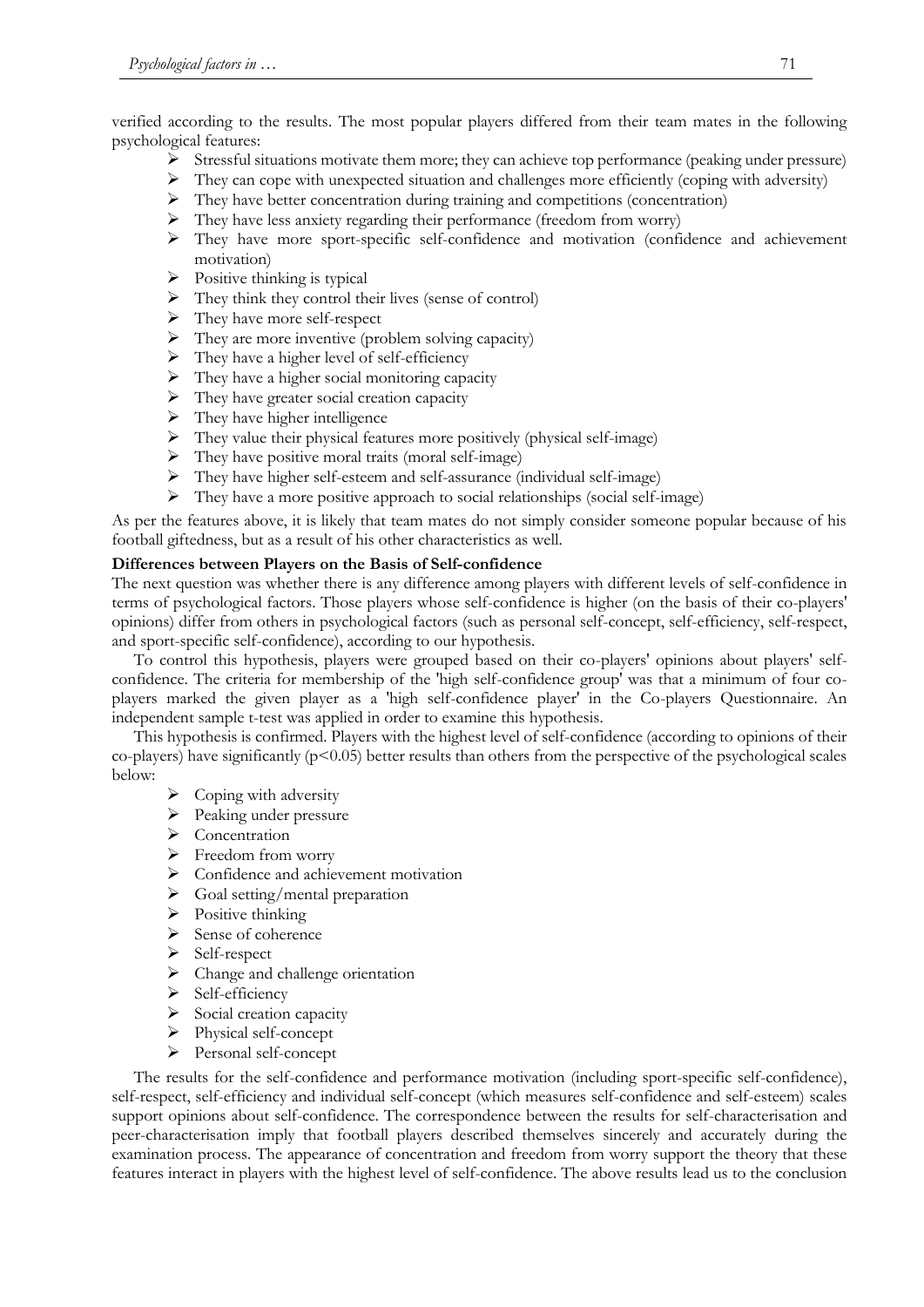that players do not only have confidence because of their football skills. Their level of confidence was basically high and was also boosted by their swiftly developing football skills.

### **Differences between Anxious Players and Non-anxious Players**

The following presumption was that those players who were considered to be the most anxious differ from contemporaries on the basis of certain psychological features (such as freedom from worry, self-confidence, and concentration). The criteria of anxiety based on four co-players' opinions ("most anxious players" were those players who were marked by minimum four other team mates). Data were analysed with an independent sample t-test and this highlighted three variables which significantly differed from the others in the case of the most anxious players: freedom from worry, the father's opinion about the player's success and the mother's opinion about the player's success. Those players who seem to be the most anxious (according to their team mates) do indeed report a higher level of anxiety, and so they feel their families do not consider them successful.

It was also measured how those players suffering from high levels of anxiety according to their coaches differ from their contemporaries as regards certain psychological features. The relevant question in the coach's questionnaires was compared with the players` self-characterisation. The independent sample t-test revealed a significant distinction between the most anxious and the non-anxious players on the following scales, according to the coaches` ranking:

- $\triangleright$  Peaking under pressure
- $\triangleright$  Freedom from worry
- > Body self-concept
- > Moral self-concept
- > Individual self-concept

The results confirm the fact that coaches' judgements chime with the players' feeling of anxiety: those who were considered to be the most anxious reported higher levels of anxiety about competitive events. Furthermore, those who are the most anxious have less self-confidence and self-esteem, and they underperform in stressful situations and are less satisfied with their physical characteristics and moral values.

In connection with our previous analysis, the differences between the more anxious and less anxious players were checked on the basis of psychological factors. Comparing the two groups with an independent sample ttest, the results showed that those who consider themselves the most anxious differ significantly in the following features. On the whole they assume that:

- $\triangleright$  Their fathers do not regard themselves as very successful individuals
- They react poorly in unexpected situations and challenges (coping with adversity, ACSI)
- They are less prone to achieving top performances in stressful situations (peaking under pressure, ACSI)
- They have less ability to concentrate (concentration, ACSI)
- $\triangleright$  They have no real syncing ability mental presence (synchronicity, PICI)
- They are more worried about performance (freedom from worry, ACSI)
- They are less likely to develop, or to fulfil themselves (sense of self growth, PICI)
- They lack the ability to control anxiety, frustration and pressure in emergencies (emotion control, PICI)
- $\triangleright$  They are less satisfied with their physical attributes (physical self-concept, Ten)
- Their levels of self-confidence and self-esteem are lower (individual self-concept).

The results above again confirmed the interaction between anxiety and other significant factors (for example: concentration, self-esteem, self-confidence, family influences). They also support the reliability of certain scales (emotion control, freedom from worry).

### **DISCUSSION**

We supposed that those players who managed to make it to the first division of the football championship had already proved their skills, and those players who are the best according to their coaches and team mates are obviously among the most gifted Hungarian football players. Therefore it was supposed that the applied total giftedness hierarchy of this study truly reflects real football talent. Naturally, this must be emphasised that sporting talent is not a permanent feature, according to our integrative approach. It is a factor derived from the dynamic interaction of many other changing agents, which means that currently there are some players at the lower end of the hierarchy who should progress.

Research data support the integrative approach to giftedness. Total talent-ranking has revealed that more gifted football players have better results in sum on the basis of psychological factors than their less gifted peers. Those who excel among the more talented exceed the others in their psychological characteristics. Consequently, data have objectively demonstrated that the presence of coexisting psychological and family factors are necessary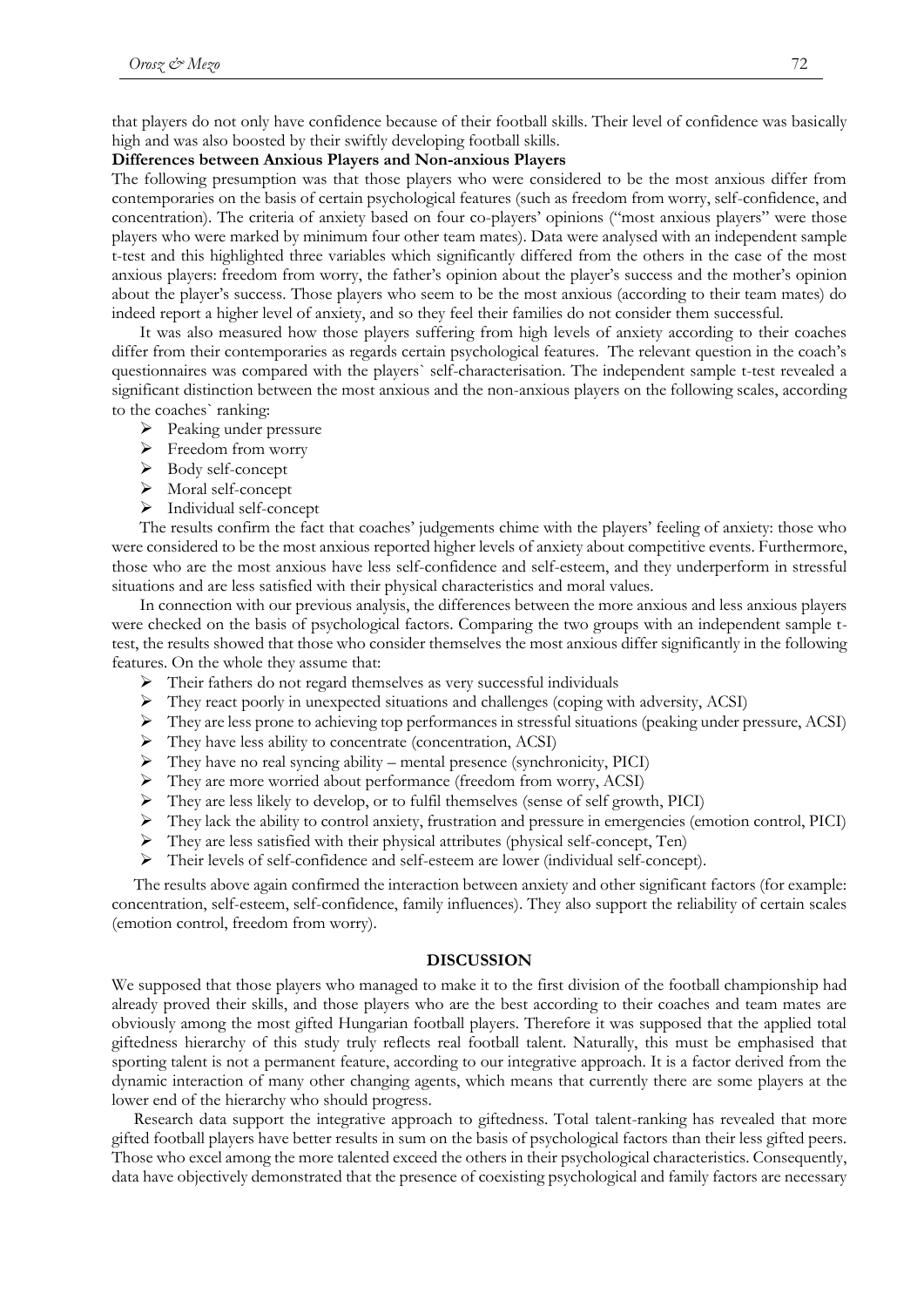for the appearance of giftedness. This draws our attention to the fact that nurturing football giftedness is done most effectively if the progress of young players is supported from many directions simultaneously. The more levels we can assist the development, the more energy players can mobilise for self-realisation and so can overcome all obstacles and develop their talent. For this, a kind of "team-approach" is necessary in which many people (coaches, directors, psychologists, doctors, etc.) should cooperate in talent-nurturing. Here it is important to emphasize the importance of the level of expertise among the specialist support staff, and, moreover, the communication between them, and their ability to recognise the limits of their own role.

The results related to the factors which influence a football player confirm the personal psychological factors which are of outstanding importance in developing a sporting talent. The talented players (Group-T) differed from the others (Group-O) in the following significant factors: talented players...

- $\triangleright$  rate themselves better in both the personal (physical, moral, personal) and interpersonal (family, social) dimensions of self-concept;
- $\triangleright$  see themselves positively when handling the anxiety caused by performance
- $\triangleright$  have a more positive assessment of their attentional and concentrational abilities
- have a higher level of sport-specific self-confidence and performance motivation
- $\triangleright$  have stronger coping skills in the case of nine factors (positive thinking, a sense of coherence, self-respect, a sense of growth, change and challenge orientation, self-efficiency, synchronicity, goal orientation, social creation capacity)
- $\triangleright$  achieved better results in the APM IQ-test

When the most talented players (T1) were on the focus this was observable that they could achieve even higher levels of performance than the other talented groups (T2-4): the most talented players...

- $\triangleright$  are more inspired by challenges, and can achieve better performance (peaking under pressure, ACSI);
- $\triangleright$  can concentrate better on a task in both competitive and training circumstances; are able to filter out disturbing factors (concentration, ACSI);
- are not affected by anxiety as much (freedom from worry, ACSI);
- $\triangleright$  are more flexible and open-minded and ready to take on challenges (change and challenge orientation, PICI);
- $\triangleright$  are more convinced they are able to carry out those behaviours which may help them achieve their aims (self-efficiency, PICI)
- $\triangleright$  are followed by others voluntarily in common activities (social creation capacity, PICI)
- are more satisfied with their physical features (physical self-concept, Tennessee);
- have strong moral characteristics (moral self-concept, Tennessee);
- have a higher level of self-esteem and general self-confidence (personal self-concept, Tennessee);
- possess better relationships with peers (social self-concept, Tennessee).

Our examination revealed that the most effective personal factors which influenced talent evolution were anxiety-handling, self-confidence, self-esteem, concentration and social skills. These significant factors emerged concomitantly during analysis. Therefore the data support the system-approach model, which states that certain factors interact with each other and affect the development of talent. The results draw attention to the need to develop skills beyond purely physical qualities.

Research data also confirmed the significance of interpersonal factors in developing talent in football players. The majority of players who made it to the top level basically enjoy family support. Our results allow us to conclude that the family's financial background may be an advantage for players in reaching the peak of their profession, but it is not crucial. It is far more important how families support the player, given their financial backgrounds. Furthermore, a vital factor in developing talent is the extent of a family's emotional and physical support (i.e.: transport to football matches) plus the level of belief and encouragement. The positive feedback which shows faith and trust enhances self-confidence at the interpersonal level and has a positive effect on development and performance

If there is a lack of familial support, it may be crucial that some individual(s) in the direct environment undertake certain support functions. The easiest way to provide financial support is through the football club providing the player with equipment, transport, and training in camps, etc. Further alternatives can include governmental, federal and other scholarships and supportive programs. Emotional absence can be best compensated for by the direct environment. The coach and the supporting attitude of team mates can help enhance players' self-esteem and self-confidence; the atmosphere created by the team and the relationships within it cannot be neglected. In certain situations it is advisable to have the player examined by a sports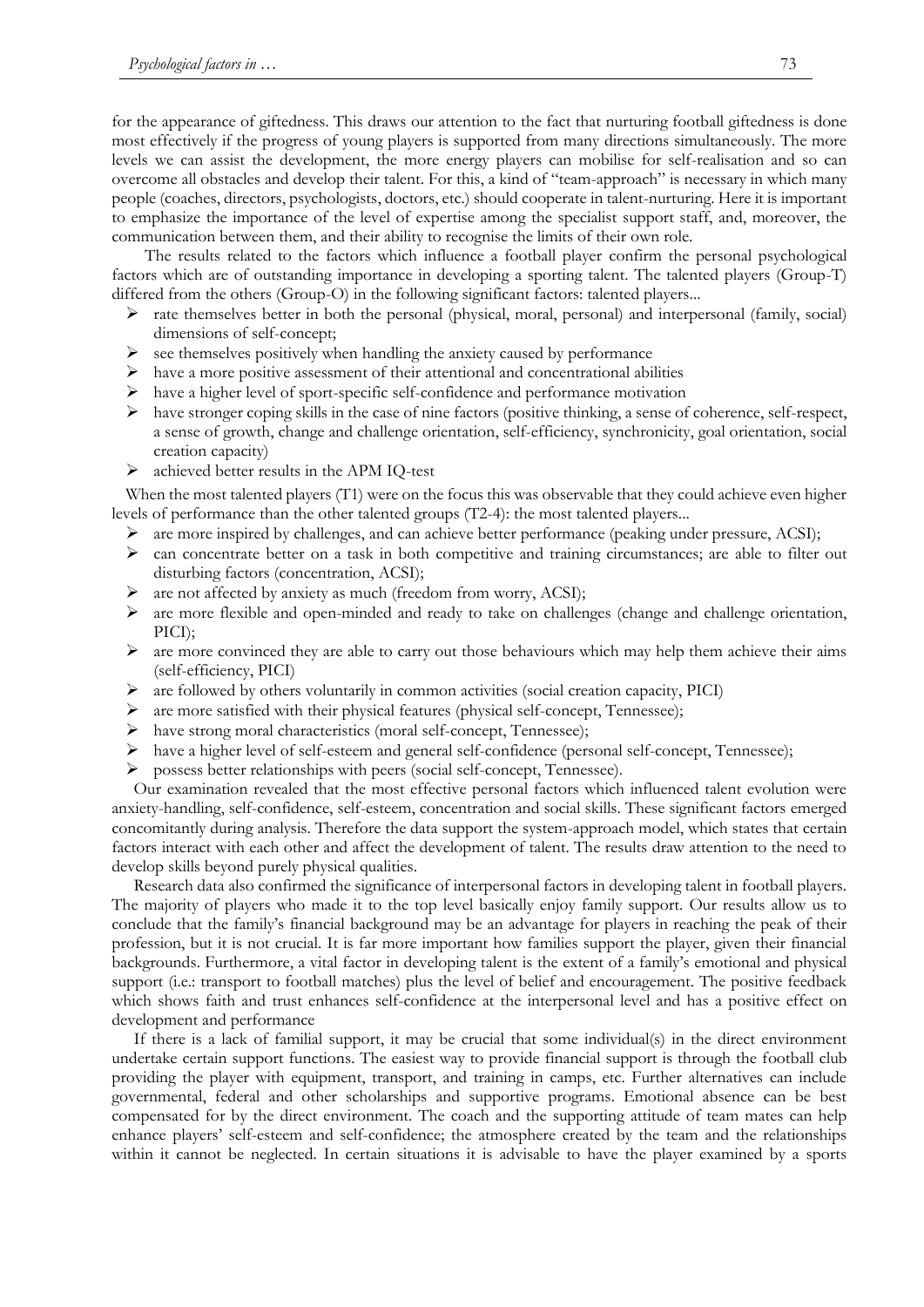psychologist in order to rebuild his self-confidence. As per our experiences, relationships formed during sportspsychology training sessions are also emotionally supportive.

Team mates' opinions about talent are strongly related to their notion of the most self-confident and social individuals within the team. Those who are more gifted are considered to be more self-confident and to have good social skills. The results relating to self-characterisation and peer-characterisation refer to the fact that team mates` character-perception is in harmony with players' own self-characterisations. Furthermore, we can conclude that the participants filled the questionnaires in accurately. Another fact confirms our observation that the Tennessee self-concept scale's self-criticism indicator did not record any differences in any statistical comparisons among the groups examined. The data shows that the peer community has a very important rule in developing talent. Football players can have feedback from team mates about their personal skills and talent. This feedback can influence their self-evaluation and motivation. Favourable social skills may help developing talent because team mates accept those players who have these abilities, giving them better feedback and providing them with social support. So, developing these skills may positively affect talent.

Coaches` opinions about talent were in harmony with team mates` opinions, just as the coaches' characterisations were in accordance with self-characterisation. Their feedback, communication, attitude, faith and encouragement have a strong influence on developing talent. However, it is also clear from the results that neither professionals, nor team mates can diagnose a person`s internal characteristics. Consequently, incidental false judgements can also influence a person`s self-evaluation, motivation and development. In mapping players` personal characteristics psychodiagnostical methods can help. Information gained from these may help coaches to get to know players objectively and enhance the effectiveness of talent-nurturing during consultations.

#### **CONCLUSION**

The research data obviously drew attention to the importance of developing other skills beyond physical attributes. Psychological factors (concentration, freedom from worry, self-confidence, perseverance, social skills) can enhance personal efficiency when developing footballing talent. The more psychical capacity someone can mobilize to develop themselves, the better results they will be able to achieve in the future. The development of psychological factors can be supported by programs with long-term and well-developed concepts and strategies. Introducing such programs at football clubs would facilitate the development of talent. The fruits of success can be harvested later; therefore, it is necessary to emphasize the development's long-term concept. The more a factor affects the deeper layers of personality, the slower the change may occur.

Relying on our research data we worked out an integrative-approach talent-nurturing project connected to the *Magyar Geniusz Program (Hungarian Genius Program)*. The *Hungarian National Talent Program* is a 20-year, expansive talent-conception accepted by the Hungarian Parliament and lasting until 2028. The Hungarian Genius Program was 3-year long national project embedded in the National Talent Program and supported by the European Union, its main object being the establishment of a national talent-nurturing network. It was a network of so called "talent-points" (i.e. talent centers) established within the framework of a program (Csermely & Kiss, 2008). These centers are open establishments which provide information and assistance for young people of the region to promote talent-nurturing. Their main functions include guidance, career-orientation, opportunities and personal information counselling for talented individuals. The main purpose of the network is the effective operation of talent-nurturing with the aid of communication, co-operation and information flow. Among the various talent-points, we can find organisations with a notable talent-nurturing tradition and others which have been newly established to search for and support gifted youngsters. Today, there are about a thousand registered talent-points in Hungary, which are coordinated by the *National Talent-Point*. The *Kék Bolygó Tehetségpont (Blue Planet Talent-point -* Debrecen, Hungary) has set itself a target to support sports-talents locally through an integrative approach. Within the framework programmes of the Hungarian Genius Program the institution has implemented a one-year sports-talent project, supported by the research results above. Elements of this project are oriented to the cognitive, affective and social factors that influenced the unfolding of sports-talent, and, moreover, are aimed at stimulating complex, supportive co-operation from the system.

#### **The project includes the following elements**:

*For sportspeople:* sports-psychological consultation; coaching; learning development; Williams stress-handling training; sports-psychological training groups; psychological training for football teams; motivational courses by Olympic sportspeople.

*For coaches, teachers and hostel prefects:* consultations with psychologists; Williams stress-handling training; group consultations and case discussions; courses on sports psychology and pedagogy.

*For parents:* consultations with psychologists; Williams stress-handling training; family consultations.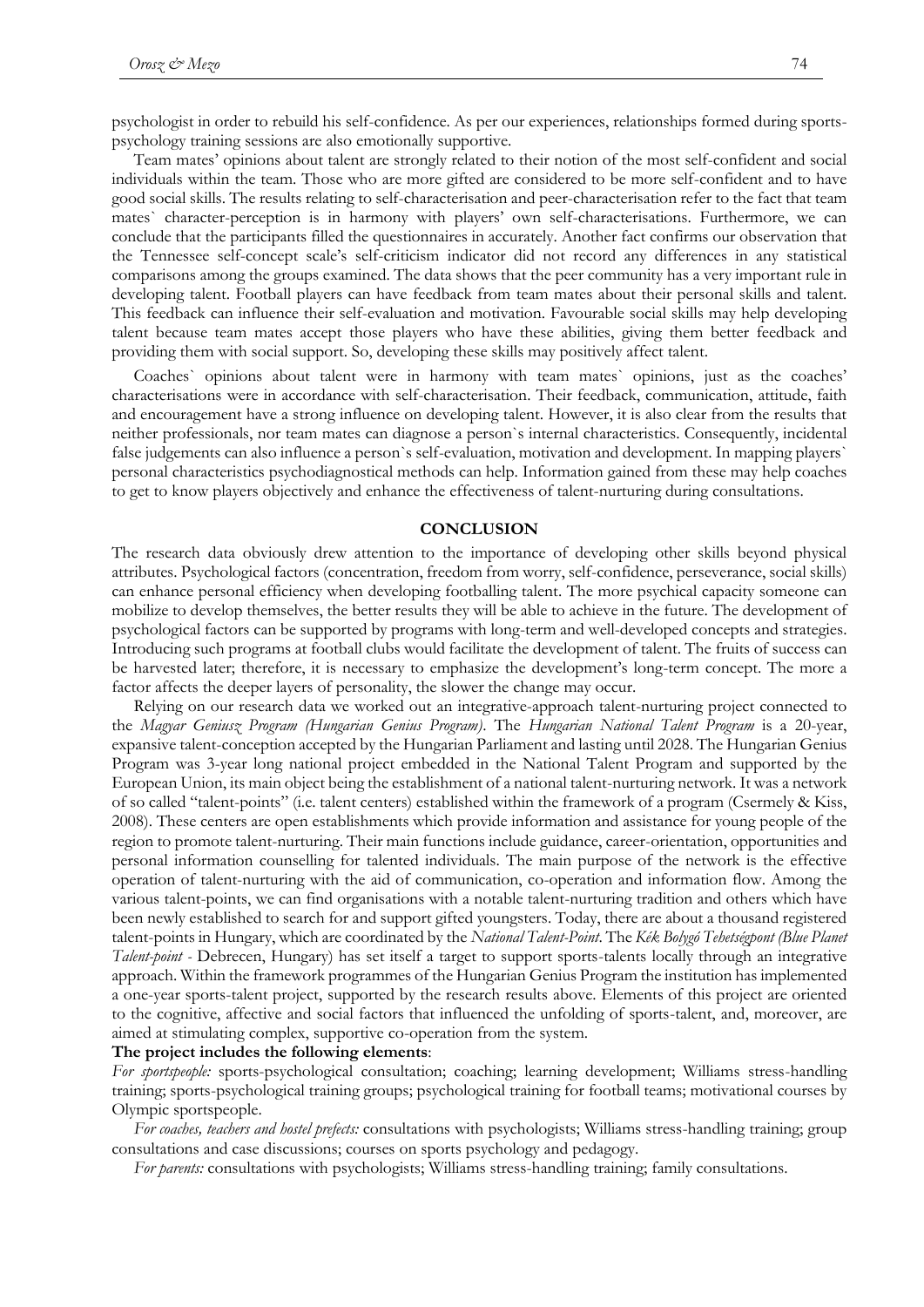*Co-operation with other talent development organisations*, including DVSC Football Club, Debreceni Egyetem Sportigazgatóság (University of Debrecen Sports Directorate), Debreceni Sportcentrum (Debrecen Sports Centre), Debreceni Középiskolai Sportkollégium (Debrecen Secondary School Sports Hostel), Kocka Kör (The Cube Circle).

Sportsmen, coaches, teachers and parents participating in the project have reported positive experiences. These observations were used in *Tehetseghidak Program* ("Bridge to Talent" Program) (which followed the Hungarian Genius Program) in defining a sports-talent strategy.

### **REFERENCES**

- Baker, J., & Horton, S. (2004): A review of primary and secondary influences on sport expertise. *High Ability Studies*, *15*(2), 211-228.
- Balogh, L., & Tóth, L. (2001): *Gifted Development at Schools: Research and Practice.* Debrecen: University of Debrecen, Department of Educational Psychology.
- Bicsérdy, G. (2002): Sportágválasztás a különböző életkorokban. *Magyar Sporttudományi Szemle* 2002/3-4. 7-10.
- Budavári, Á. (2007): *Sportszpszichológia*. Medicina Könyvkiadó Zrt., Budapest
- Cohn, S. J. (1981): What is giftedness? A multidimensional approach. In: Kramer, A. H. (Ed.): *Gifted children: challenging their potential*. New York: Trillium Press, 33-45.
- Csermely, P., & Kiss, G. (2008): A tehetségpontok célja. In: Mező, F. and Mező, K. (eds.): *Tehetség határok nélkül.* Debrecen: Kocka Kör Tehetséggondozó Kulturális Egyesület.10-13.
- Csikszentmihalyi, M., Rathunde, K. and Whalen, S. (1993). *Talented teenagers*. Cambridge, UK. Cambridge University Press.
- Czeizel, E. (2004): *Sors és tehetség*. Budapest: Urbis Könyvkiadó.
- Dévai, M., & Sipos, M. (1986): *A Tennessee énkép skála.* Módszertani füzetek. Budapest.
- Durand-Bush, N., & Salmela, J. H. (2001): The development of talent in sport. In: Singer, R. and Hausenblas, C. and Janelle, C. J. (Eds.): *A Handbook of Research on Sports Psychology*. New York: Macmillan. 268-289.
- Frenkl, R. (2003): Sporttehetség. *Magyar Sporttudományi Szemle*, 2. 16.
- Gagné, F. (2005): From gifts to talents: The DMGT as a developmental model. In: Sternberg R. J. and Davidson J. E. (eds.): *Conceptions of giftedness.* Cambridge: Cambridge University Press. 89-119.
- Gall, F., Carling, C., Williams, M. and Reilly, T. (2010): Anthropometric and fitness characteristics of international, professional and amateur male graduate soccer players from an elite youth academy. *Journal of Science and Medicine in Sport*, Volume 13, Issue 1, January 2010, Pages 90-95.
- Harsányi, L. (1992): Ability for Athletics: Identification and Improvement of Talent. *European Journal of High Ability*. 1992. 3; 75-83.
- Heller, K. A. (1990): Goals, methods and first results from the Munich Longitudinal Study of Giftedness in West Germany. In: Taylor, C. W. (Ed.), *Expanding Awareness of Creative Potentials Worldwide*. New York: Trillium Press. 538-543.
- Izard, C. E. (1971): *The face of emotions.* Appleton-Century-Crofts, East Norwalk.
- Jelinek, Zs. (2000): *A sportsérülések hátterében álló tényezők vizsgálata*. Szakdolgozat. ELTE, Pszichológiai Intézet.
- Kaufman S. B., & Sternberg R. J. (2008): Conceptions of giftedness. In: Pfeiffer S. I. (Ed.), Handbook of giftedness in children. Psychoeducational Theory, Research, and Best Practices. Springer US. 71-91.
- Marland, S. P. (1972): *Education of the gifted and talented: Report to the Congress of the United States by the United States Commissioner of Education (Background* papers). Washington: United States Government Printing Office
- Mező, F. (2008): Tests or opinions? A problem of identification of giftedness. In: Mező, F. and Péter-Szarka, Sz. (eds.): *Psychological aspects of gifted education*. Debrecen: Kocka Kör & Department of Educational Psychology (University of Debrecen, Hungary).15-26.
- Miranda, R.E.E.P.C., Antunes, H. K.M., Pauli, J. R., Puggina, E. F. and da Silva, A. S. R. (2013): Effects of 10 week soccer training program on anthropometric, psychological, technical skills and specific performance parameters in youth soccer players. *Science & Sports*, 28(2), 81-87.
- Mönks, F. J. (1992): *Development of gifted children: The issue of identification and programming*. In F. J. Mönks and W. A. M. Peters (eds.), Talent for the future. Proceedings of the Ninth World Conference on Gifted and Talented Children. Assen, The Netherlands: Van Gorcum. 191–202.
- Mönks, F. J., & Mason, E. J. (1997): A fejlődéselméletek és a tehetség. In: Balogh, L., Polonkai, M. and Tóth, L. (eds.): *Tehetség és fejlesztő programok.* Magyar Tehetséggondozó Társaság - KLTE Pedagógiai-Pszichológiai Tanszék, Debrecen. 7-24.